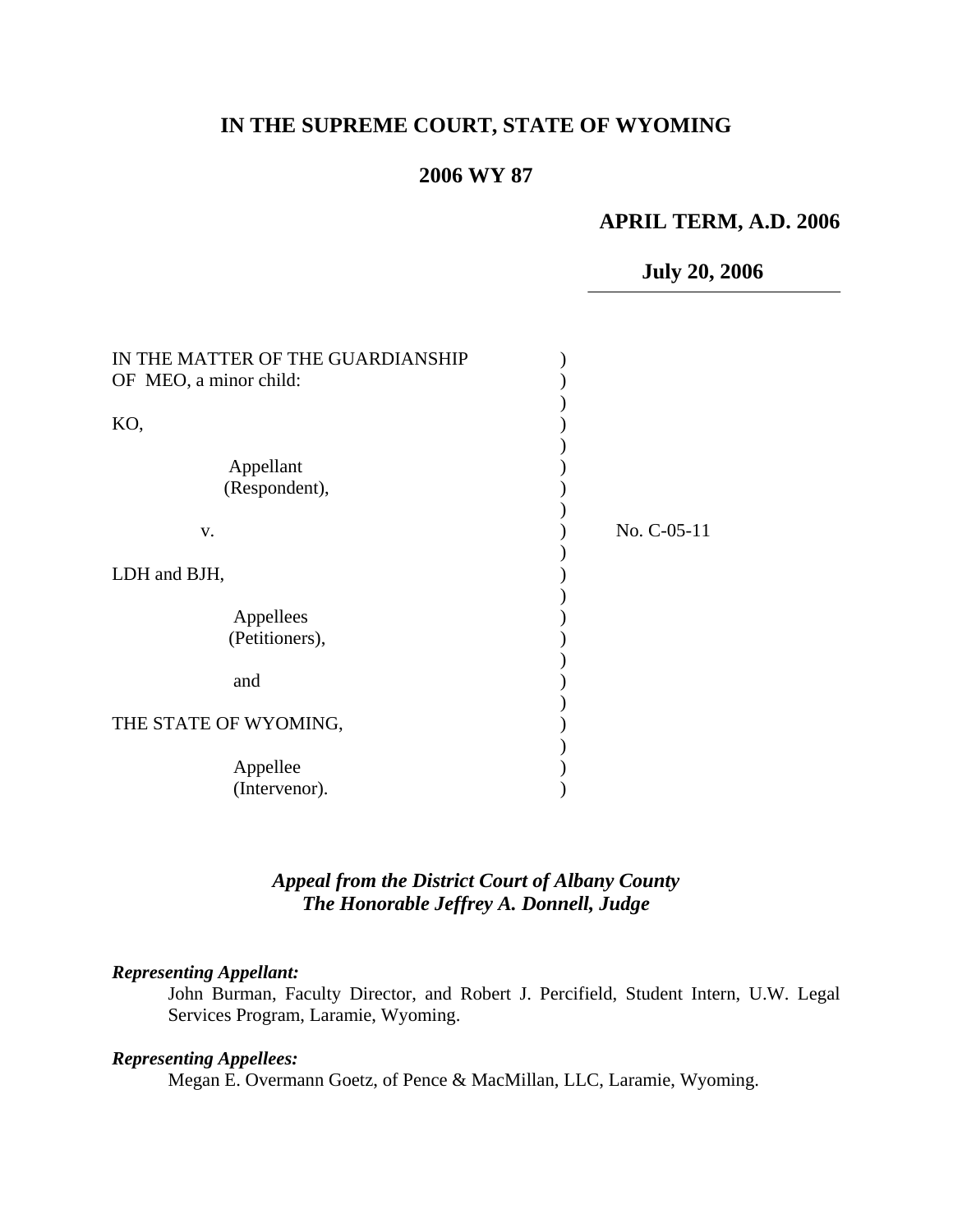#### *Guardians Ad Litem:*

Warren A. Lauer and April Jamison, of Lauer Law Office, Laramie, Wyoming.

#### *State of Wyoming:*

Patrick J. Crank, Attorney General; Robin Sessions Cooley, Deputy Attorney General; Dan S. Wilde, Senior Assistant Attorney General; Ellen Rutledge, Assistant Attorney General.

*Before VOIGT, C.J., and GOLDEN, HILL\*, KITE, and BURKE, JJ.* 

**\* Chief Justice at time of oral argument.** 

**NOTICE: This opinion is subject to formal revision before publication in Pacific Reporter Third. Readers are requested to notify the Clerk of the Supreme Court, Supreme Court Building, Cheyenne, Wyoming 82002, of any typographical or other formal errors so that correction may be made before final publication in the permanent volume.**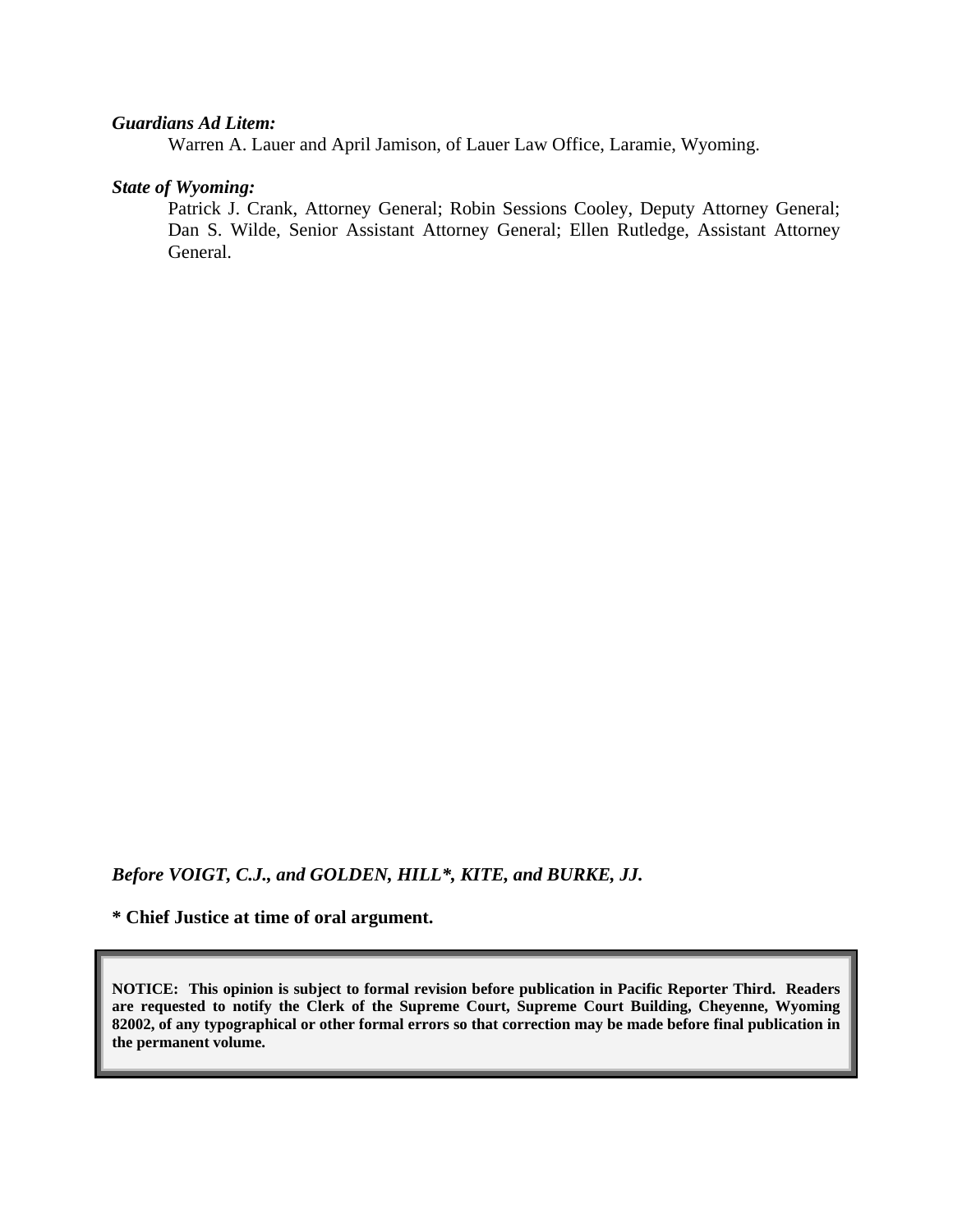#### **BURKE, Justice.**

[¶1] Appellant, KO, ("Mother"), challenges the appointment of Appellees, LDH and BJH, ("Grandparents"), as temporary and permanent guardians of her daughter, MEO. Mother contends the district court erred in establishing the temporary guardianship without a hearing and without proper notice to her. Mother also contends the district court erred in establishing the permanent guardianship without finding her to be an unfit parent. In the absence of a finding of parental unfitness, Mother claims that the appointment of guardians for MEO was not authorized and violated Mother's fundamental rights as a parent. For the reasons explained in this opinion, we agree with Mother that the district court erred in establishing the guardianship. Accordingly, we reverse the order appointing Grandparents as MEO's guardians.

#### *ISSUES*

[¶2] Mother presents the following issues:

- I. Whether the district court entered its Order Appointing Temporary Guardians and Conservators in violation of Wyoming law.
- II. Whether the guardianship statute as interpreted by the district court violates substantive and procedural due process.
- III. Whether parental unfitness must be proved at a court hearing before a guardianship is granted to a non-parent.

Grandparents state the issues as:

- I. Whether the Court should consider interlocutory and non-appealable matters which are now moot.
- II. Whether the district court properly entered an order appointing guardians and conservators consistent with MEO's best interests and Appellant's constitutional rights.
- III. Whether Wyoming Statute Annotated § 3-2-104 is constitutional.

The State, as Intervenor, identifies a single issue:

Whether the Wyoming guardianship statutes, Wyo. Stat. Ann. §§ 3- 1-101 through 3-2-202, violate parents' procedural or substantive due process rights?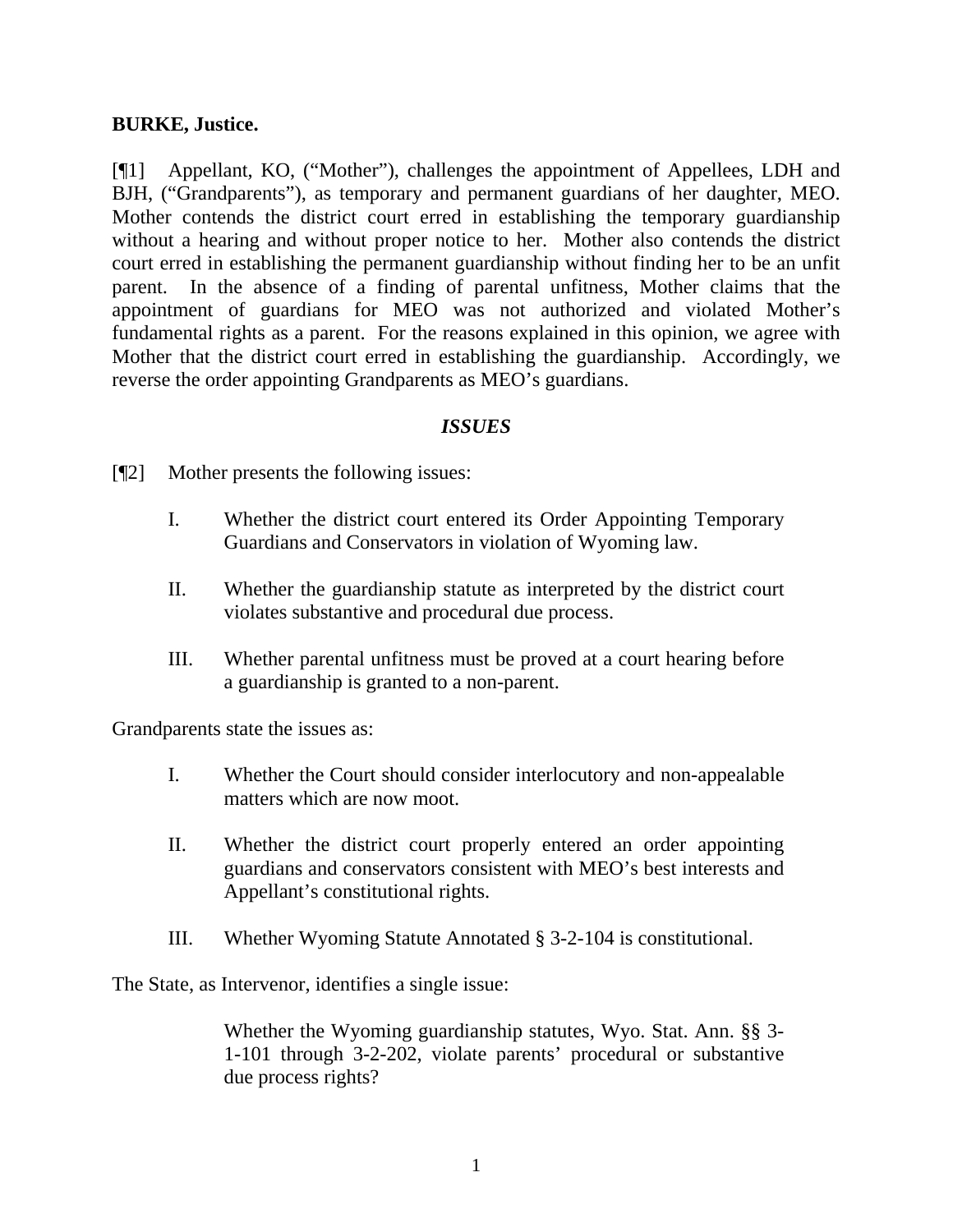## *FACTS*

[¶3] MEO is a minor, born November 15, 1988. KO ("Mother") is the only living parent of MEO.<sup>[1](#page-3-0)</sup> In 1999, MEO moved with her mother to Laramie, Wyoming from Texas. After the move, MEO maintained a close relationship with extended family in Texas and typically spent time each summer visiting with Grandparents.<sup>[2](#page-3-1)</sup>

[¶4] During the summer of 2004, Mother and MEO traveled to Rhode Island on vacation. From there, MEO traveled to Texas to visit Grandparents. Her stay extended for the remainder of the summer. Mother remained in Rhode Island and did not intend to return to Laramie until after the school year began. Plans were made for MEO to return to Laramie to begin school and stay with an adult friend of Mother until Mother returned from Rhode Island.

[¶5] In early September 2004, Grandparents became concerned that MEO was in Laramie without Mother. They contacted the Laramie police and reported MEO as an abandoned child. The police contacted MEO and took her to the station. Following an investigation, the police released her to the care of Mother's adult friend.

[¶6] On Friday, September 10, 2004, Grandparents filed a petition to be appointed permanent guardians and conservators of MEO.<sup>[3](#page-3-2)</sup> That same day, they also filed a motion requesting to be appointed temporary guardians. No hearing was requested on the motion for temporary appointment, and no hearing was scheduled. The only pleading making any reference to a hearing was entitled "Notice of Deadline for Filing Objections," and provided:

> NOTICE IS HEREBY GIVEN that [LDH] and [BJH] have filed in the Second Judicial District Court in and for Albany County, State of Wyoming, a Petition praying that they be appointed temporary and permanent Guardians and Conservators of [MEO and] that Letters of Guardianship and Conservatorship be issued to them. On or after the  $\ldots$  29<sup>th</sup> day of November, 2004, at 9:00 o'clock a.m., the Court will enter an order after a hearing is heard on said Petition, in the

<span id="page-3-0"></span><sup>&</sup>lt;sup>1</sup> MEO's father died when she was five.

<span id="page-3-1"></span> $2^2$  Grandparents are MEO's maternal grandparents.

<span id="page-3-2"></span><sup>&</sup>lt;sup>3</sup> The parties' arguments focus upon the guardianship and do not provide analysis pertaining to the conservatorship. Accordingly, our opinion is limited to guardianship issues. For the sake of brevity, we have omitted most references to "conservatorship" and "conservators" from our general discussion of the guardianship issues.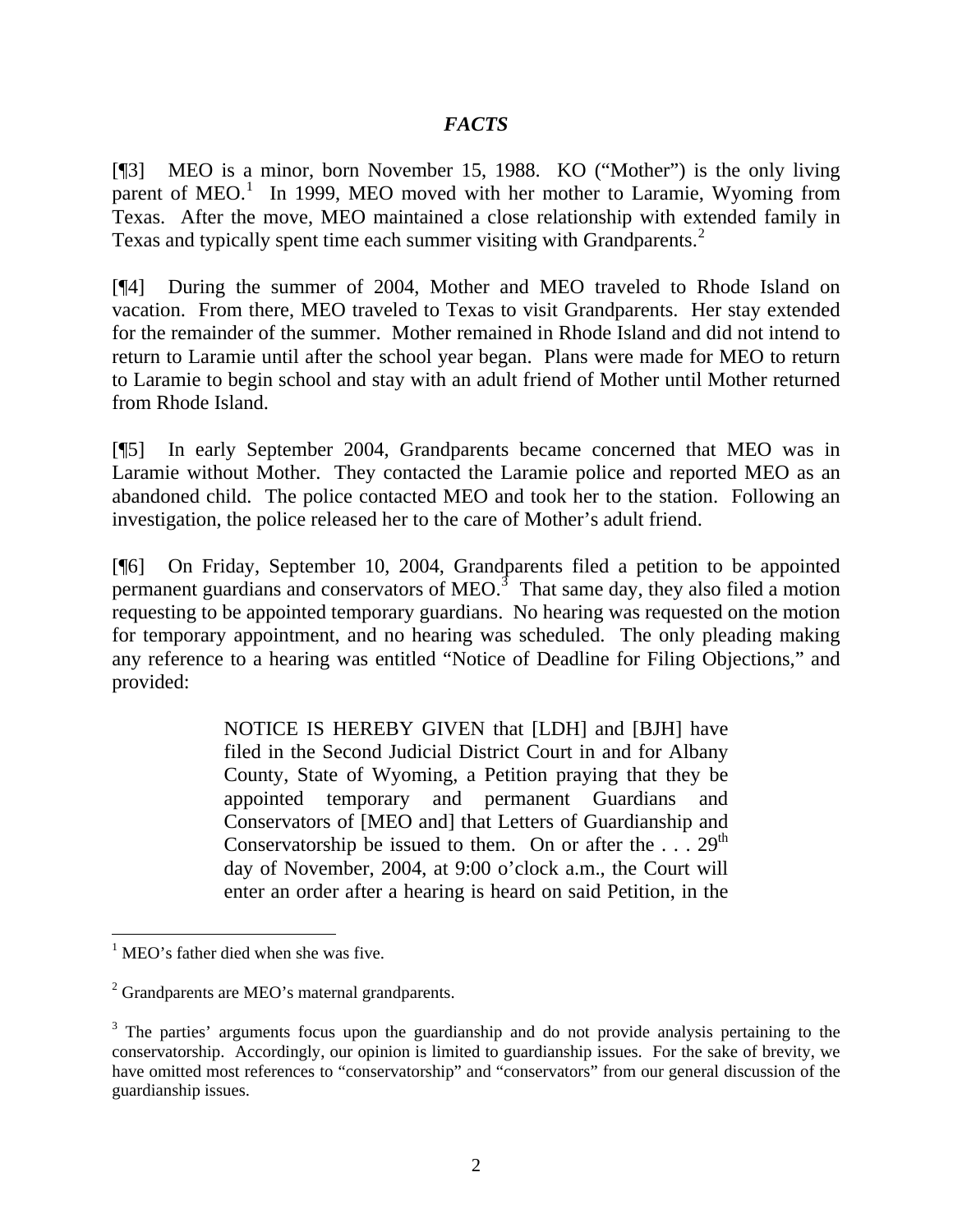Second Judicial District Courthouse, Laramie, Albany County, Wyoming.

A summons was not requested or issued. Counsel for Grandparents filed a certificate of service indicating the petition and notice were mailed to MEO and Mother on September 10, 2004, with a return receipt requested.

[¶7] During the weekend, Mother returned to Laramie and was told by a friend and MEO that Grandparents were seeking to be appointed as MEO's guardians. The next business day, Monday, September 13, 2004, Mother went to the post office and signed for her mail.<sup>[4](#page-4-0)</sup> Mother contacted the court and counsel for Grandparents in an effort to learn if a hearing was scheduled but was informed that the only hearing scheduled was set for November 29, 2004. Unbeknownst to Mother, the district court entered an order on September 13, 2004, appointing Grandparents as temporary guardians of MEO. Mother learned that the temporary guardianship had been established on September 15, 2004, when Grandparents appeared at her home to take custody of MEO.

[¶8] On September 24, 2004, counsel entered an appearance on behalf of Mother and requested an immediate hearing. Mother also filed a motion requesting the appointment of a guardian ad litem (GAL) for MEO. The district court entered its order appointing the GAL on September 30, 2004.

[¶9] On October 4, 2004, Mother filed a motion requesting an immediate hearing on the merits, or alternatively, termination of the temporary guardianship. The GAL objected to an immediate hearing, requesting additional time to complete an investigation. Grandparents filed a traverse to Mother's motion, referring to the notice filed at the time of the petition providing that a hearing on the merits would be conducted on November 29, 2004. On October 8, 2004, the district court denied Mother's motion and ordered that the temporary guardianship established on September 13, 2004, "shall remain in full force and effect pending final disposition of this matter to occur on or before November 29, 2004."

[¶10] On October 26, 2004, Mother filed several pleadings objecting to the guardianship and the procedural background to date. She filed an affidavit discussing the notice she had received, or failed to receive, and asserting the petition included false allegations against her. Additionally, she requested that the temporary guardianship be dissolved because the guardianship had been established *ex parte*, without a hearing, in violation of pertinent statutes and contrary to her fundamental parental rights and protections afforded to her by due process. Because of Grandparents' expressed intent to take MEO to their home in Texas prior to the scheduled hearing on November 29, 2004, Mother requested an immediate hearing on her motion or an order requiring the Grandparents to remain in

<span id="page-4-0"></span><sup>&</sup>lt;sup>4</sup> Mother denies having received pleadings pertaining to the temporary guardianship at that time.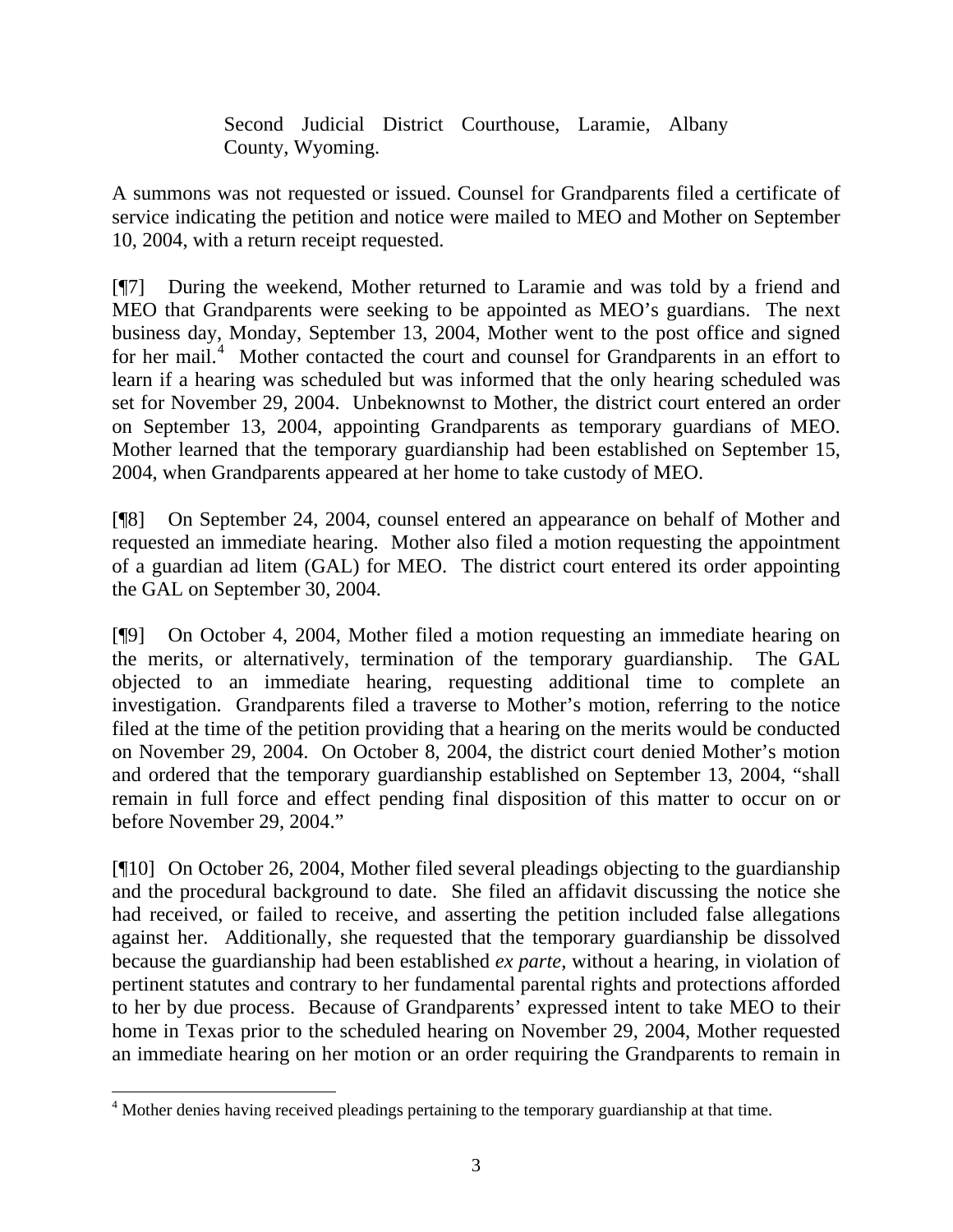Wyoming with MEO. In response, Grandparents advised the district court that they would remain in Wyoming.

[¶11] On November 4, 2004, the district court held a brief hearing and received limited testimony concerning the circumstances of Mother's location and her knowledge of the proceedings from September 10-15, 2004. The district court found that the temporary guardianship was not established in violation of the guardianship statutes. On November 16, 2004, the district court entered its order denying Mother's motion to dissolve the temporary guardianship.

[ $[$ [12] The parties stipulated to continue the November 29<sup>th</sup> hearing on the merits of the guardianship until December 2, 2004. During that hearing, Grandparents presented testimony of several witnesses, and the district court interviewed MEO *in camera*. [5](#page-5-0) Grandparents completed their evidentiary presentation, but time constraints prevented Mother from presenting her case. A second hearing was scheduled for December 23, 2004, when it was contemplated that Mother would present her case. Subsequent to that scheduling, on December 14, 2004, Mother appealed from the November order denying her motion to dissolve the temporary guardianship.

[¶13] After Mother filed her notice of appeal pertaining to the temporary guardianship, Guardians requested that the hearing scheduled for December 23, 2004, be vacated, claiming Mother's appeal deprived the district court of jurisdiction. On December 22, 2004, the district court, finding lack of jurisdiction because of the appeal, entered an order vacating the scheduled evidentiary hearing. Mother then petitioned this Court for a writ of review. We granted the petition, and on January 26, 2005, issued an order reversing the district court's order vacating the hearing. <sup>[6](#page-5-1)</sup> A hearing on the merits of the guardianship was eventually scheduled for March 30, 2005.

[¶14] Instead of staying in Laramie until the postponed hearing in March, the Grandparents decided to return to their home in Texas. In December 2004, Grandparents and MEO relocated to Texas where MEO enrolled in high school. On March 7, 2005, Mother filed a motion requesting that the district court establish a visitation schedule and

<span id="page-5-0"></span><sup>&</sup>lt;sup>5</sup> Mother stipulated to MEO being interviewed in chambers, so long as it was recorded by the court reporter. After the interview, the district court announced, *sua sponte*, that the record of the interview would be sealed and that it would not be provided to the parties in the absence of a very good reason. A transcript of the interview with MEO does not appear in the record on appeal.

<span id="page-5-1"></span><sup>&</sup>lt;sup>6</sup> We concluded that the appeal from the temporary guardianship had not yet been docketed when the hearing was vacated. Had the appeal been docketed, we concluded that the district court was not required to vacate the hearing on the merits of a permanent guardianship, recognizing a distinction between the temporary guardianship and the permanent guardianship proceedings.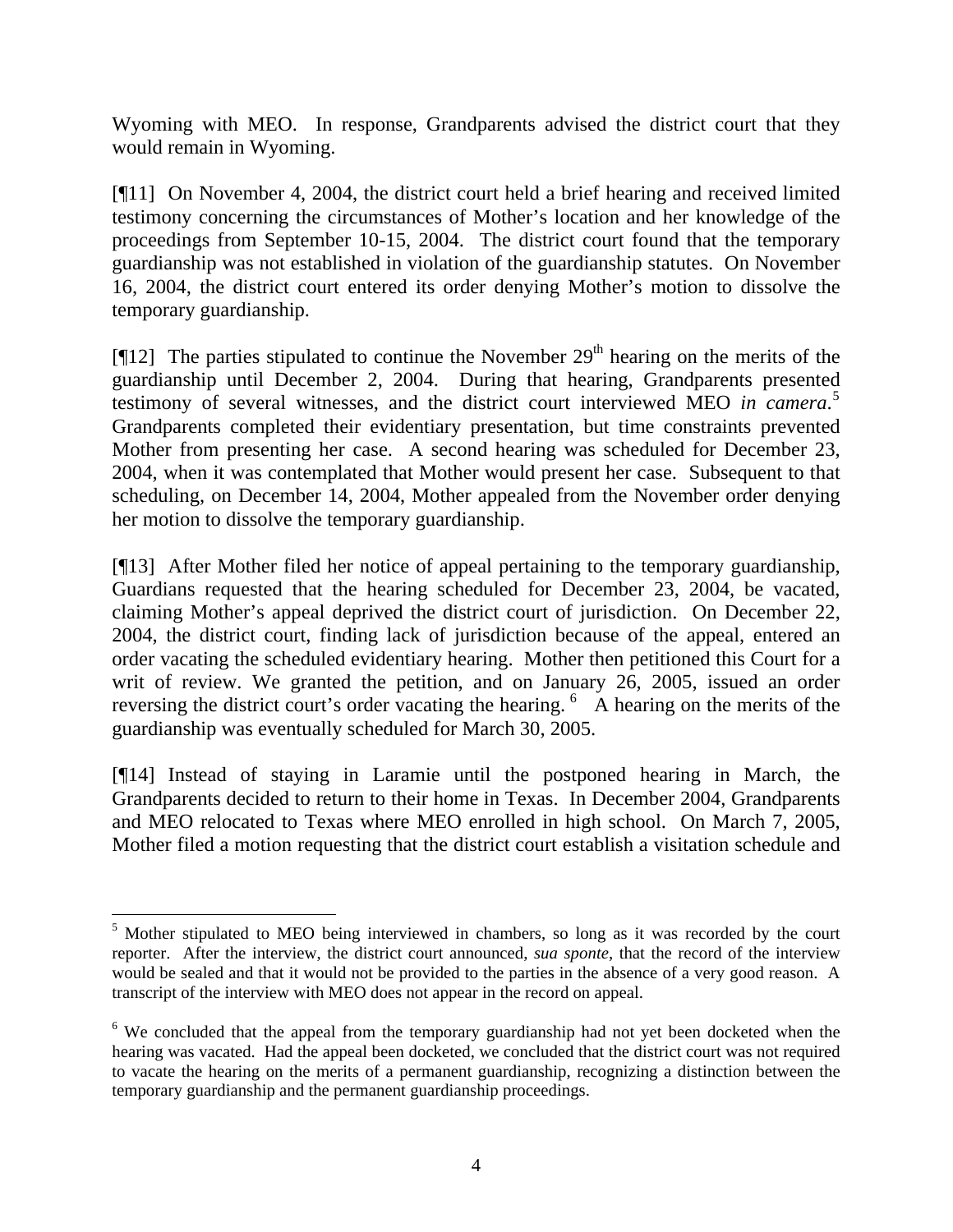asked for a prompt hearing on her request. The district court held a hearing on March 11, 2005, and ordered that MEO spend time during her spring break with Mother in Laramie.

[¶15] On March 30, 2005, the district court completed the hearing on the merits of the guardianship. At the beginning of the hearing, Mother moved for judgment as a matter of law, asserting that Grandparents had failed to prove her unfit. Grandparents denied they had the burden of proving parental unfitness and contended the inquiry was limited to a determination of MEO's best interests. The district court took the matter under advisement. At the hearing, MEO testified by telephone. Mother also testified and presented the testimony of several witnesses.

[¶16] The district court issued a decision letter on May 27, 2005. The court found that Mother was not an unfit parent. Nevertheless, the district court concluded a permanent guardianship was necessary because it was in MEO's best interests. An order establishing the guardianship was entered on July 6, 2005. This appeal followed. After the instant appeal was filed, Mother's appeal from the order refusing to dissolve the temporary guardianship was dismissed.

#### *STANDARD OF REVIEW*

[¶17] We presume the district court's findings of fact are correct and will not set them aside unless the findings are inconsistent with the evidence, clearly erroneous or contrary to the great weight of the evidence. *In re Estate & Guardianship of Paul K. Andrews v. United States Dep't of Veteran Affairs*, 2002 WY 17, ¶ 15, 39 P.3d 1021, 1025-1026 (Wyo. 2002). Additionally, we review a district court's conclusions of law *de novo*. *Id.* Construction of the guardianship statutes involves a question of law which we review *de novo*. *In re Guardianship of McNeel*, 2005 WY 36, ¶ 11, 109 P.3d 510, 513 (Wyo. 2005).

# *DISCUSSION*

[¶18] Guardianship matters are controlled and governed exclusively by statute. *State ex rel. Klopotek v. Dist. Court*, 621 P.2d 223, 227 (Wyo. 1980). Mother asserts the district court's reading and application of the statutes was erroneous.<sup>[7](#page-6-0)</sup> To resolve Mother's claims, we apply established principles of statutory interpretation:

#### **§ 3-2-101. Petition for appointment of guardian.**

<span id="page-6-0"></span><sup>&</sup>lt;sup>7</sup> Several provisions of Wyoming's guardianship statutes are pertinent to our resolution of this appeal. The relevant statutes provide:

<sup>(</sup>a) Any person may file with the clerk a petition for the appointment of a guardian. The petition shall state: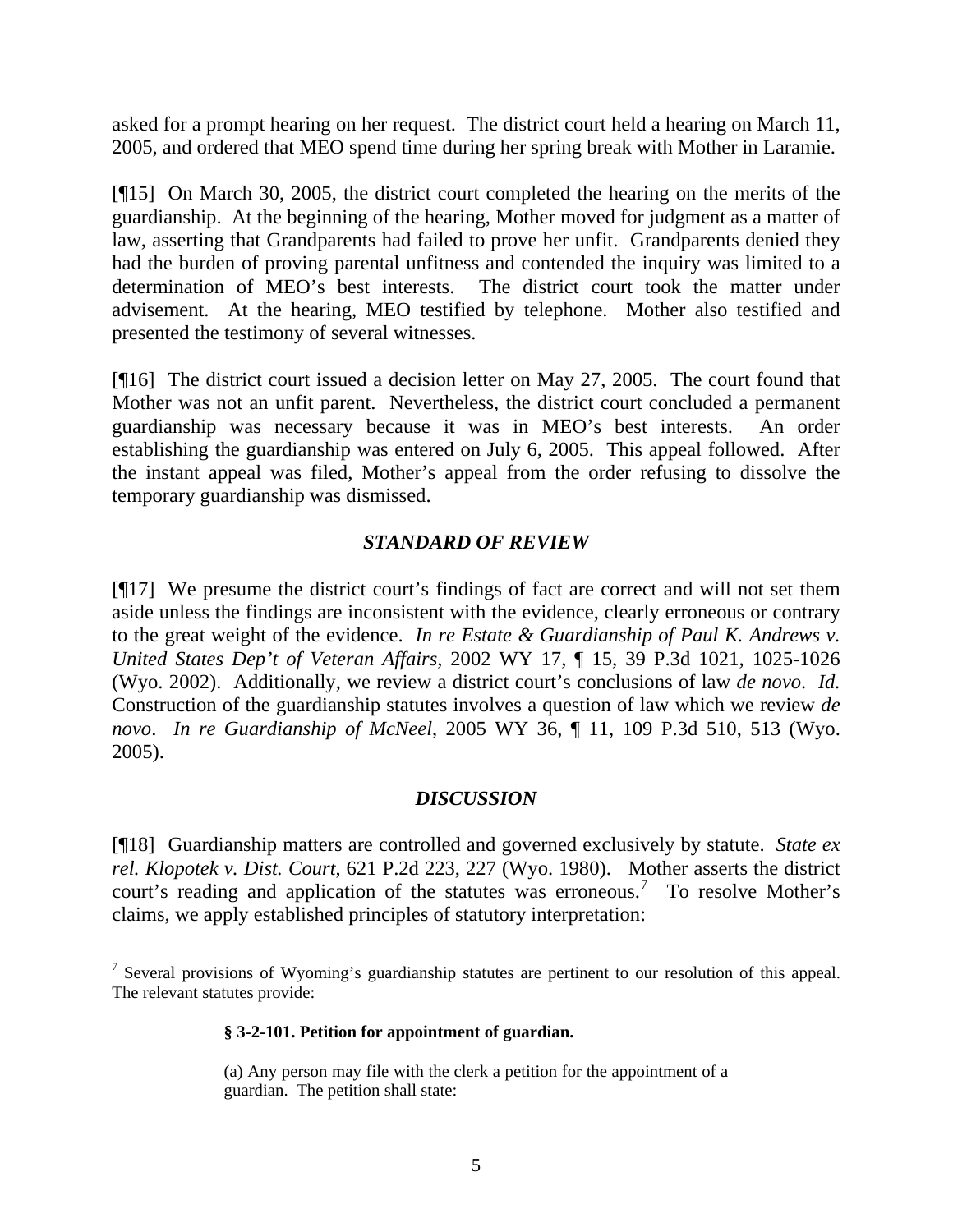(i) The name, age and address of the proposed ward;

 (ii) The status of the proposed ward as a minor, an incompetent person or a mentally incompetent person and the reasons for the petition;

 (iii) The name and address of the proposed guardian, and his qualification as a fit and proper person to serve as guardian;

 (iv) The residence of the proposed ward in the county or his presence in the county;

 (v) The facts to show that the best interest of the proposed ward requires the appointment of a guardian in this state;

 (vi) The name and address of the person or facility having the care, custody or control of the proposed ward; and

(vii) The interests of the petitioner.

 $\overline{a}$ 

#### **§ 3-2-102. Notice; when required; governed by rules of civil procedure.**

(a) Notice of filing of a petition for appointment of an involuntary guardianship shall be served on the proposed ward, his custodian and the proposed guardian.

(b) Notice of filing of a petition for appointment of an involuntary guardianship shall be served on the proposed ward's parents, spouse and adult children who are known or who can be discovered with due diligence, except:

(i) When a petition is filed under W.S. 3-2-108; or

(ii) When for good cause the court determines that no notice is necessary if the proposed ward is under the age of eighteen (18) years.

(c) Notice shall be served on any other person as ordered by the court.

(d) Notice shall be given in accordance with the Wyoming Rules of Civil Procedure and as ordered by the court.

#### **§ 3-2-104. Appointment of guardian.**

(a) The court may appoint a guardian if the allegations of the petition as to the status of the proposed ward and the necessity for the appointment of a guardian are proved by a preponderance of the evidence.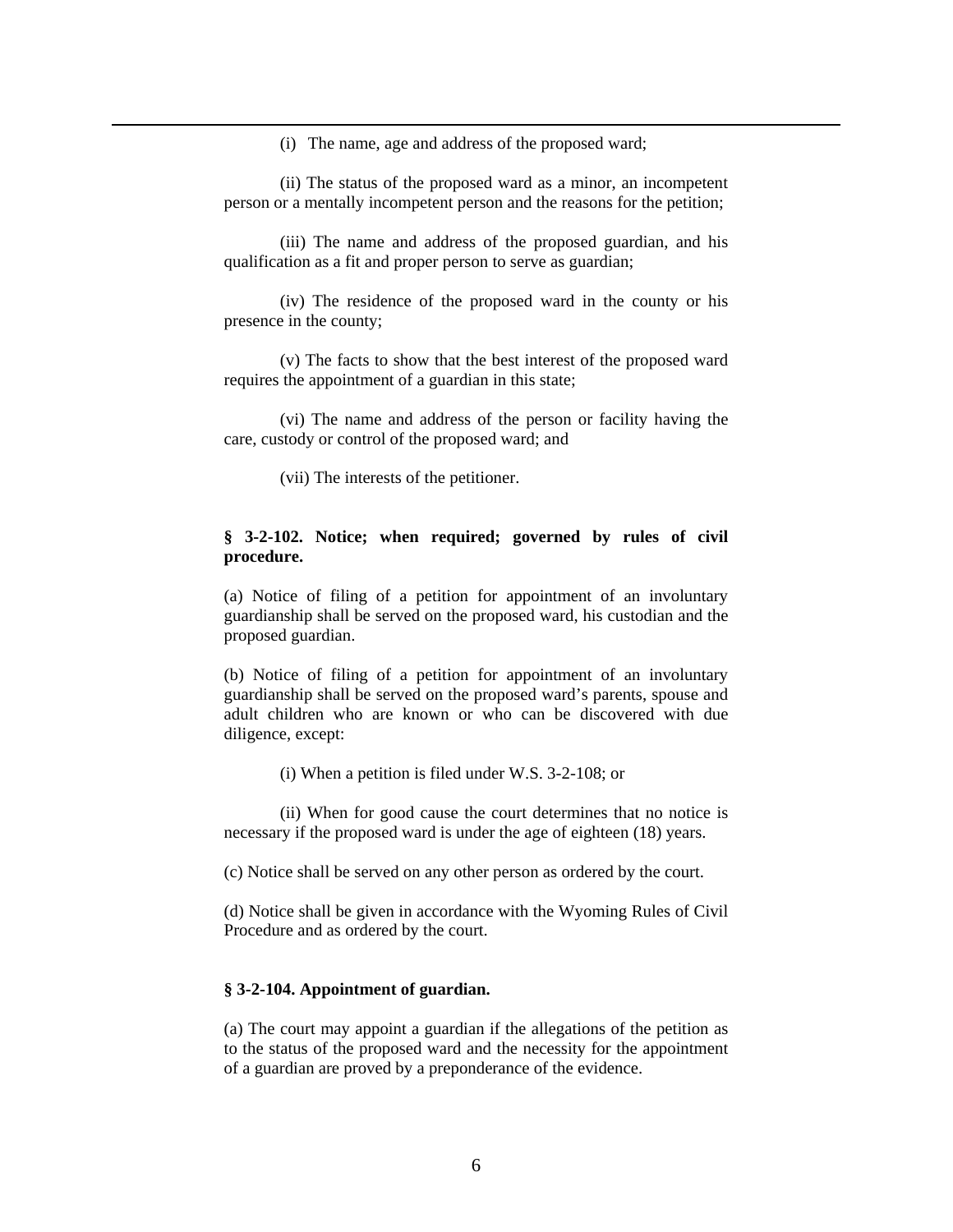We begin by making an inquiry respecting the ordinary and obvious meaning of the words employed according to their arrangement and connection. We construe the statute as a whole, giving effect to every word, clause, and sentence, and we construe all parts of the statute in *pari materia*. When a statute is sufficiently clear and unambiguous, we give effect to the plain and ordinary meaning of the words and do not resort to the rules of statutory construction.

*Shumway v. Worthey*, 2001 WY 130, ¶ 8, 37 P.3d 361, 365 (Wyo. 2001).

[¶19] "Our rules of statutory interpretation require that we, in seeking legislative intent, must find a consistent and realistic intendment which includes the presumed desire of the legislature to recognize its legislative duty to act constitutionally." *Appleby v. State ex rel. Wyo. Workers' Safety & Comp. Div*., 2002 WY 84, ¶ 28, 47 P.3d 613, 622 (Wyo. 2002). See also *Kunkle v. State ex rel. Wyo. Workers' Safety & Comp. Div.*, 2005 WY 49, ¶ 11, 109 P.3d 887, 890 (Wyo. 2005). That duty includes "providing for constitutionally guaranteed interests." *Parker Land & Cattle Co. v. Wyoming Game & Fish Comm'n*, 845 P.2d 1040, 1081 (Wyo. 1993). As a reviewing court, we have a duty to uphold the constitutionality of statutes which the legislature has enacted if that is at all

> (b) The order appointing a guardian shall state the findings of the court, including:

> > (i) The reasons why the ward is in need of a guardian;

(ii) The appointment of the guardian;

(iii) The duration of the appointment for a specified term or permanent, subject to W.S. 3-3-1101;

(iv) The limited or plenary duties of the guardian.

#### **§ 3-2-106. Appointment of a temporary or emergency guardian.**

(a) Upon the filing of a petition for a temporary guardian and after a hearing the court may appoint a temporary guardian subject to any notice and conditions the court prescribes.

. . .

 $\overline{a}$ 

(LexisNexis 2003). Additionally, Wyo. Stat. Ann. § 3-2-201(e) (LexisNexis 2003) states, in pertinent part: "The guardian of a minor has the powers and responsibilities of a parent who has not been deprived of custody of his unemancipated minor child."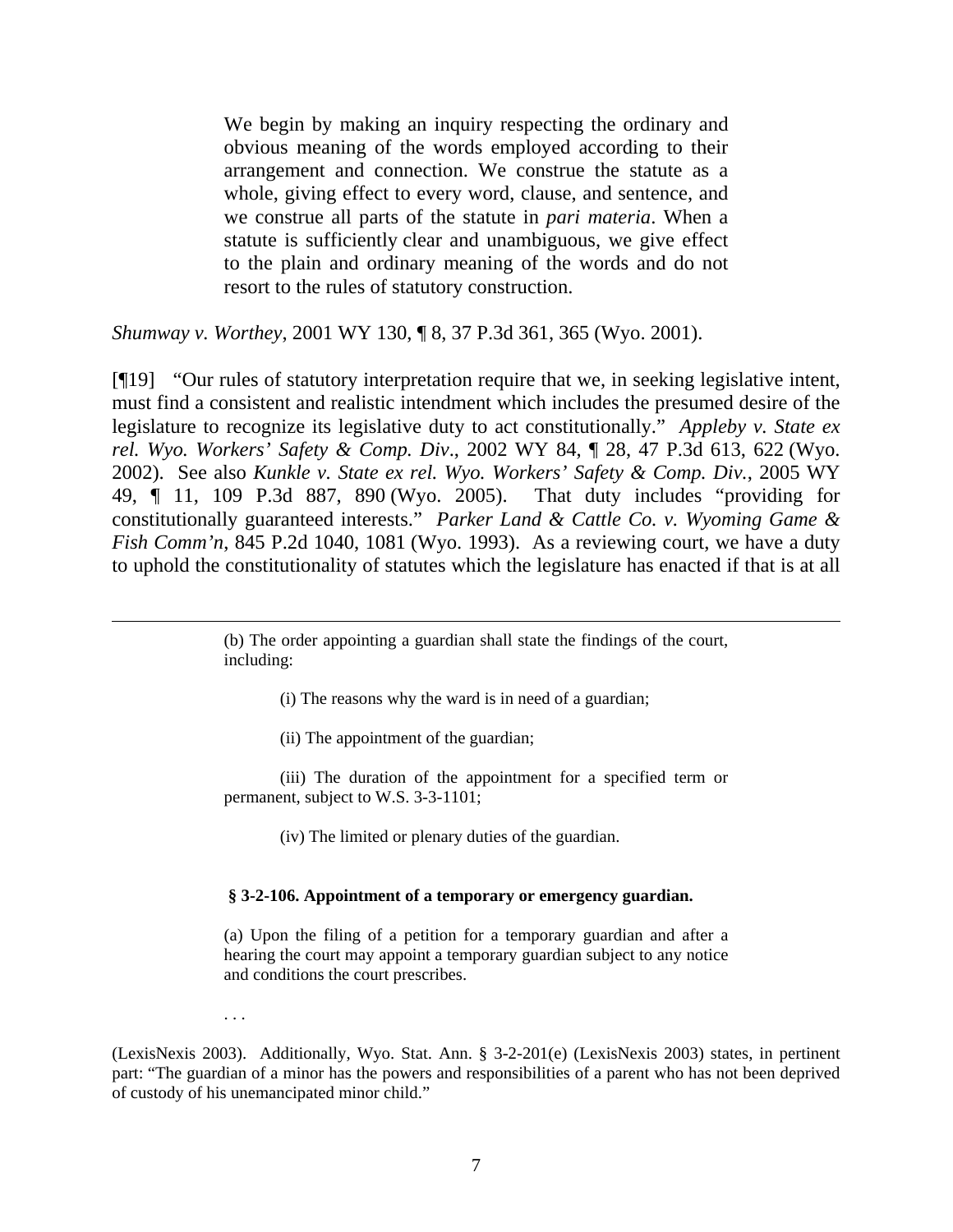possible, and any doubt must be resolved in favor of constitutionality. *In re Adoption of RHA*, 702 P.2d 1259, 1265 (Wyo. 1985).

[¶20] We recognize that the guardianship statutes may have application in a variety of circumstances. Guardians may be appointed for a minor or for an incompetent person. Wyo. Stat. Ann. § 3-2-101(a)(ii) (LexisNexis 2003). Additionally, the powers of a guardian may be limited in nature or plenary. Wyo. Stat. Ann. § 3-2-104(b)(iv) (LexisNexis 2003). In this appeal, we are presented with a plenary involuntary guardianship of a minor established over her custodial parent's objection. Consequently, we are guided by important constitutional principles regarding the parent-child relationship.

[¶21] The right to familial association is a fundamental right protected by both the Wyoming and the United States Constitutions. *TOC v. TND (In re TLC)*, 2002 WY 76, ¶ 10, 46 P.3d 863, 868 (Wyo. 2002); *Stanley v. Illinois*, 405 U.S. 645, 651, 92 S.Ct. 1208, 1213, 31 L.Ed.2d 551, 559 (1972). We have recognized:

> Parents enjoy a constitutionally protected fundamental right to "make decisions concerning the care, custody, and control of their children." *Troxel v. Granville,* 530 U.S. 57, 66, 120 S.Ct. 2054, 147 L.Ed.2d 49 (2000); *see also Michael v. Hertzler*, 900 P.2d 1144, 1147 (Wyo. 1995). This fundamental right has been recognized as a liberty interest protected under the Fifth and Fourteenth Amendments to the United States Constitution, and is also found in Wyo. Const. art. 1, § 6, which provides, "[n]o person shall be deprived of life, liberty or property without due process of law." *Michael,*  900 P.2d at 1147. In *Troxel,* the United States Supreme Court discussed this principle:

> > The liberty interest at issue in this case—the interest of parents in the care, custody, and control of their children—is perhaps the oldest of the fundamental liberty interests recognized by this Court. More than 75 years ago, in *Meyer v. Nebraska*, 262 U.S. 390, 399, 401, 43 S.Ct. 625, 67 L.Ed. 1042 (1923), we held that the "liberty" protected by the Due Process Clause includes the right of parents to "establish a home and bring up children" and "to control the education of their own." Two years later, in *Pierce v. Society of Sisters*, 268 U.S. 510, 534-535, 45 S.Ct. 571, 69 L.Ed. 1070 (1925), we again held that the "liberty of parents and guardians" includes the right "to direct the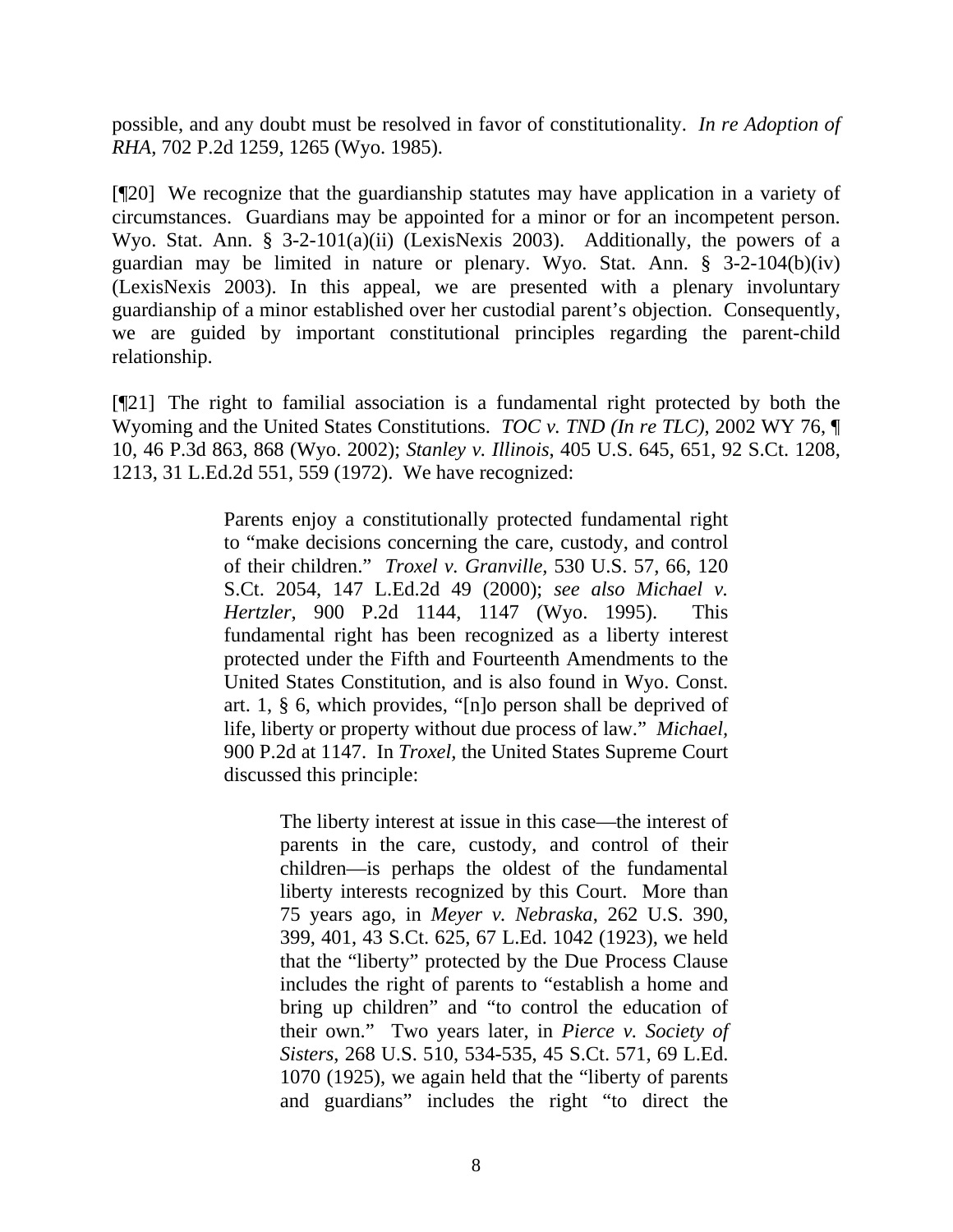upbringing and education of children under their control."

*Troxel*, 530 U.S. at 65, 120 S.Ct. 2054. "'It is cardinal with us that the custody, care and nurture of the child reside first in the parents . . . .'" *Nulle v. Gillette-Campbell County Joint Powers Fire Bd*., 797 P.2d 1171, 1174 (Wyo. 1990) (*quoting Prince v. Massachusetts*, 321 U.S. 158, 166, 64 S.Ct. 438, 88 L.Ed. 645 (1944)).

*MBB v. ERW*, 2004 WY 134, ¶ 9, 100 P.3d 415, 418-419 (Wyo. 2004).

# *Ex Parte Temporary Involuntary Guardianship*

[¶22] In her first issue, Mother contends that Grandparents obtained temporary guardianship of MEO without adherence to the statutory requirements for notice and a hearing. She points to the language of Wyo. Stat. Ann. § 3-2-106(a) (LexisNexis 2003) (emphasis added), which states: "Upon the filing of a petition for a temporary guardian **and after a hearing** the court may appoint a temporary guardian subject to any notice and conditions the court prescribes." Mother asserts that the district court was required to hold a hearing before appointing temporary guardians and, in this case, no hearing was held.

[¶23] After the temporary guardianship had been in place for nearly two months, the district court considered Mother's procedural objections. At that time, the district court considered the requirements of Wyo. Stat. Ann. § 3-2-106(a) and § 3-2-102 and affirmed its *ex parte* appointment of Grandparents as temporary guardians. In response to Mother's challenge regarding the lack of notice she had received prior to the appointment, the district court stated:

> The crux of the argument here is that there was no formal notice to [Mother], and, essentially, a lack of due diligence to determine whether or not she was back in town. Under the Statute, the Court is of the opinion that even had it known that she was in town, even had it – well, quite frankly, it could have said, even under those circumstances, notice was not required under the facts alleged in this Petition for this temporary guardianship.

Essentially, the district court determined that Mother was not entitled to notice of, or the right to appear at, any hearing that might have been held prior to appointment because the language of  $\S$  3-2-106(a), "subject to any notice and conditions the court prescribes," could mean "no notice."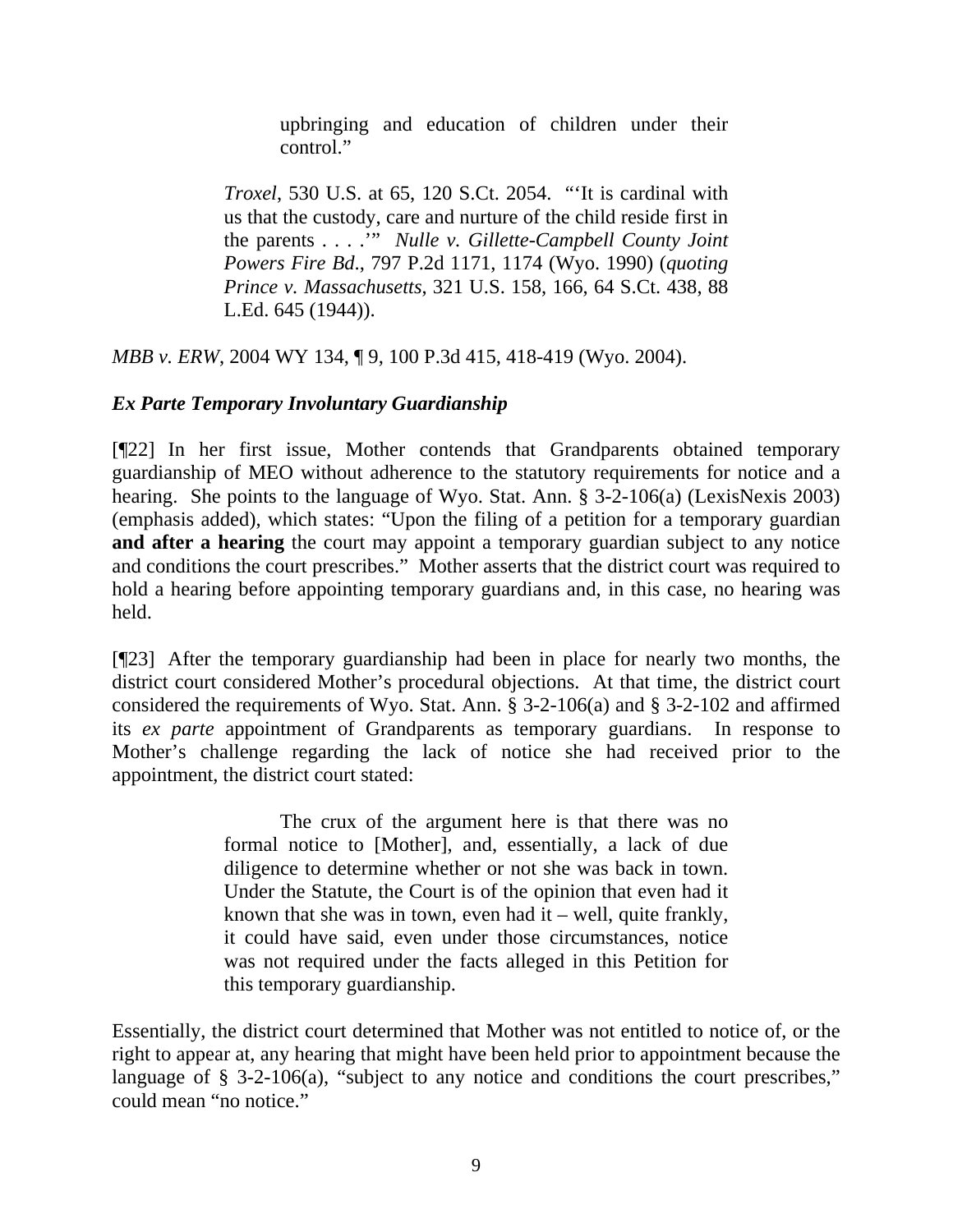[¶24] Additionally, the district court mentioned Wyo. Stat. Ann. § 3-2-102(b), which provides:

> Notice of filing of a petition for appointment of an involuntary guardianship shall be served on the proposed ward's parents, spouse and adult children who are known or who can be discovered with due diligence, except:

> > . . .

 $\overline{a}$ 

(ii) When for good cause the court determines that no notice is necessary if the proposed ward is under the age of eighteen (18) years.

Considering the exception in  $\S$  3-2-102(b)(ii), the district court determined that it was afforded discretion to dispense with the notice requirements because MEO was a minor. The court concluded that "there are no constitutional requirements that a parent have notice and an opportunity to be heard before the Court may enter an order appointing a temporary guardian[], as is required in a more formal and strict proceeding."

[¶25] Grandparents endorse the district court's rationale but urge us to avoid review. They assert that any issues involving the temporary guardianship are now moot. Grandparents reason that all disputes between the parties were resolved when the district court appointed them permanent guardians of MEO, and upon that appointment, the temporary guardianship terminated and had no legal effect. $8$  They claim that any decision on this issue would not be meaningful to the parties or any future litigant. Accordingly, Grandparents conclude that there is no justiciable controversy relating to establishment of the temporary guardianship.

[¶26] We have previously considered the connection between Mother's challenge to the temporary guardianship and the order establishing the permanent guardianship. Mother appealed the district court's refusal to terminate the temporary guardianship. Once the guardianship was made permanent, Grandparents moved to dismiss the temporary guardianship appeal on mootness grounds. On August 4, 2005, we dismissed the appeal.

<span id="page-11-0"></span><sup>8</sup> Additionally, Grandparents assert that Mother's complaint is moot because emergency *ex parte* guardianship procedures are now specifically authorized by statute, Wyo. Stat. Ann. § 3-2-302(b) (LexisNexis 2005). We find no merit in this argument because emergency appointments were authorized at the time Grandparents filed their petition. However, Grandparents did not seek to obtain emergency guardianship. Rather, they sought temporary and permanent plenary guardianship of MEO. The newly enacted *ex parte* emergency procedures for guardianship limited to "educational, medical care and dental care purposes" are not relevant to our determination.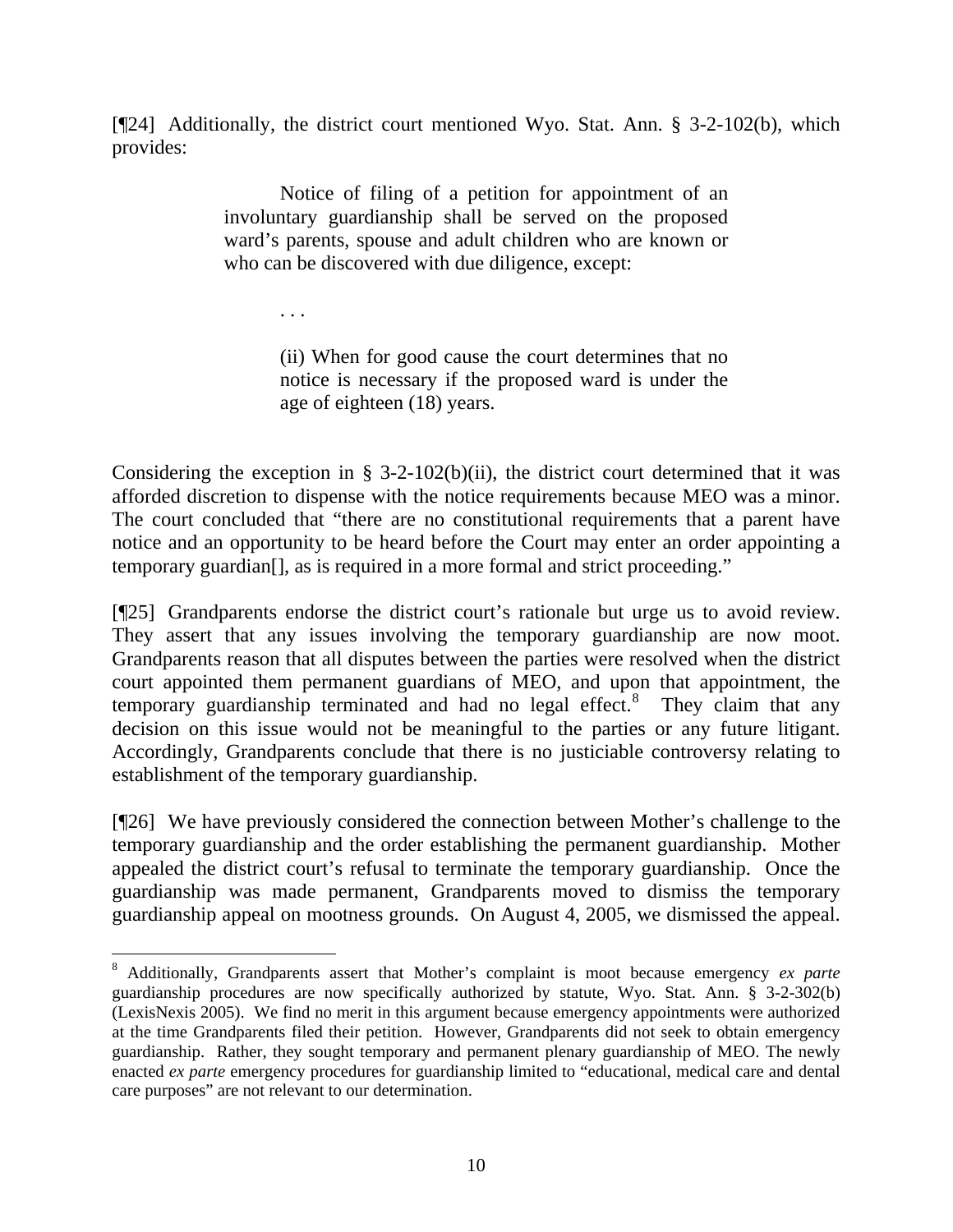However, our order of dismissal specifically allowed Mother to assert arguments she presented in the dismissed appeal, in this case. Understandably, Mother appears to have relied upon our order in stating her first issue.

[¶27] In light of Grandparents' extensive briefing on mootness, we would be remiss if we did not examine whether a justiciable controversy is present. "A court should not hear a case where there has been a change in circumstances occurring either before or after a case has been filed that eliminates the controversy." *Southwestern Pub. Serv. Co. v. Thunder Basin Coal Co.*, 978 P.2d 1138, 1143 (Wyo. 1999) (citing *International Ass'n of Fire Fighters, Local 279 v. Civil Service Comm'n of Fire Dep't of City of Cheyenne*, 702 P.2d 1294, 1297 (Wyo. 1985)).

> The doctrine of mootness encompasses those circumstances which destroy a previously justiciable controversy. This doctrine represents the time element of standing by requiring that the interests of the parties which were originally sufficient to confer standing persist throughout the duration of the suit. Thus, the central question in a mootness case is "whether decision of a once living dispute continues to be justified by a sufficient prospect that the decision will have an impact on the parties."

*Southwestern Pub. Serv. Co.*, 978 P.2d at 1143 (citations omitted).

[¶28] A case will not be considered moot when it presents a controversy capable of repetition yet evading review. *In re RM*, 2004 WY 162, ¶ 9, 102 P.3d 868, 871 (Wyo. 2004). The parties disagree whether this case is one "capable of repetition, yet evading review." Under such a rationale two requirements must be met. "First, the duration of the challenged action must be too short for completion of litigation prior to its cessation or expiration. Second, there must be a reasonable expectation that the same complaining party will be subjected to the same action again." *Grant v. Meyer*, 828 F.2d 1446, 1449 (10th Cir. 1987) (citing *Illinois State Board of Elections v. Socialist Workers Party*, 440 U.S. 173, 187, 99 S.Ct. 983, 992, 59 L.Ed.2d 230 (1979); *Weinstein v. Bradford*, 423 U.S. 147, 149, 96 S.Ct. 347, 349, 46 L.Ed.2d 350 (1975)). Absent a finding of good cause, a temporary guardianship is statutorily limited to a maximum of one year, making it unlikely that litigation regarding a temporary guardianship could reach fruition before its expiration.<sup>[9](#page-12-0)</sup> Because MEO is still a minor, it is not outside the realm of reasonable

<span id="page-12-0"></span> $9$  Wyo. Stat. Ann. § 3-2-106(c) (LexisNexis 2003) states:

<sup>(</sup>c) Except upon a showing of good cause, an order appointing a temporary guardian of a minor ward shall be limited to not more than one (1) year.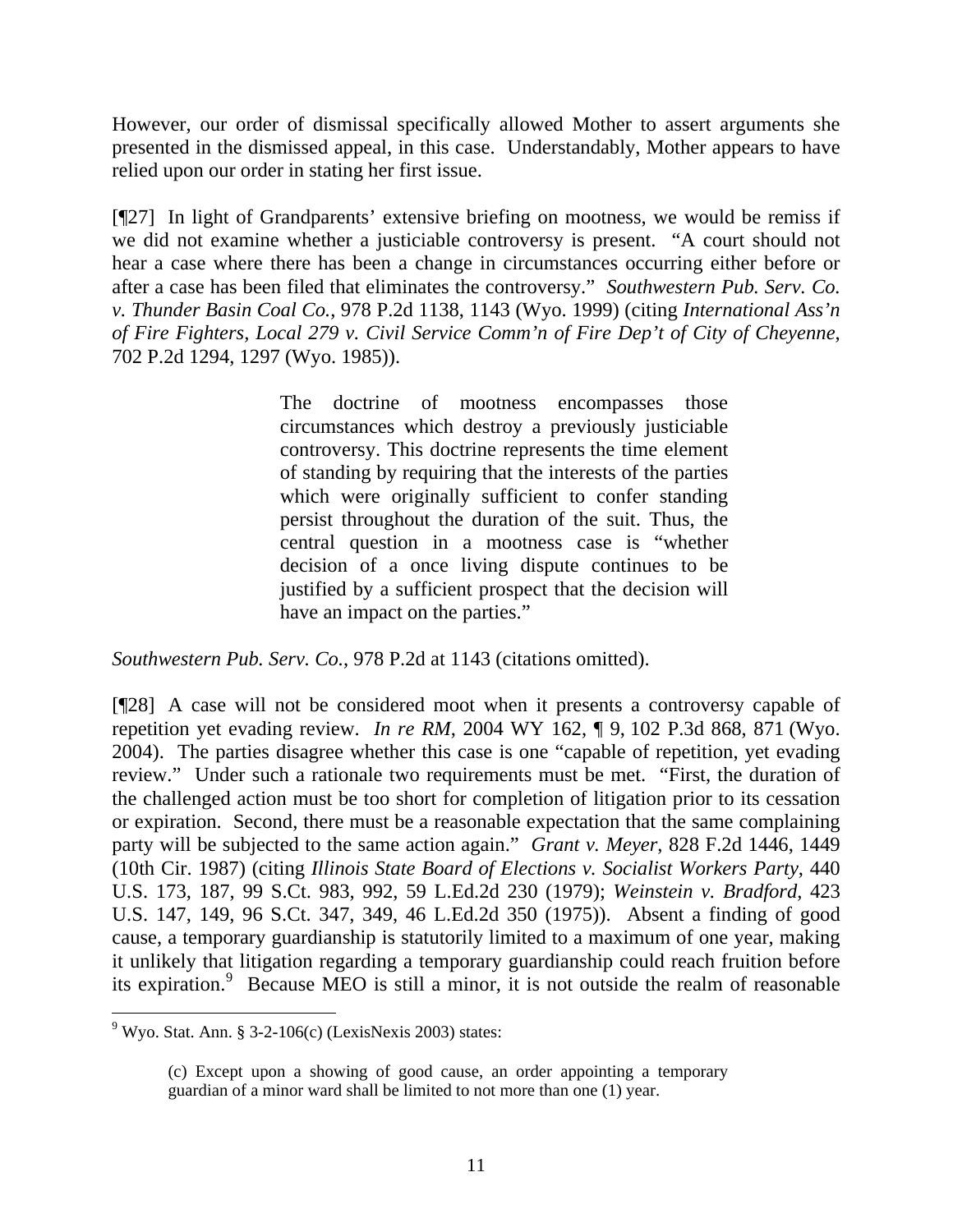possibility that Grandparents would continue to pursue guardianship of MEO. Additionally, other courts have rejected claims that temporary guardianship issues are mooted by the passage of time because of the importance of the interests involved and the perception that such controversies would rarely persist for the duration of appellate disposition. *E.g.*, *Custody of Lori*, 827 N.E.2d 716, 717 (Mass. 2005); *Jason S. v. Valley Hosp. Med. Ctr. (In re L.S.)*, 87 P.3d 521, 524 (Nev. 2004).

[¶29] Mother's claim does not concern a temporary circumstance that has since dissipated. Mother continues to be deprived of the custody of her daughter, and by this appeal she challenges how those circumstances arose. Considering a similar challenge to a permanent guardianship involving contentions that the preceding temporary guardianship had been established without notice, the Vermont Supreme Court concluded:

> We think that the petitioners were entitled to notice and opportunity to present evidence of their circumstances, characters, and habits before an order should be made to deprive them of their natural right of guardianship over their minor child and their right to her services during her minority. They were entitled to have these considerations presented to the probate court as a guide to the exercise of its discretion in passing upon the question of guardianship.

> The petitionee argues that the absence of notice is not now material, because in the present proceeding to vacate guardianship the petitioners Bioni have appeared and have been heard at length in the probate court and in the county court on appeal, and that the case has now been decided upon its merits and the guardian continued in office. But the issue in this proceeding was whether the appointment was invalid, by reason of the defects assigned, and not whether the welfare of Mary required . . . the continuance of the guardianship. The relative fitness of Mr. and Mrs. Bioni and of Mrs. Haselton was beside the point. The appointment of the latter having been made without notice, the proceedings in the probate court, for that purpose, were coram non judice and void.

*Bioni v. Haselton*, 134 A. 606, 608 (Vt. 1926).

[¶30] The record demonstrates that the temporary guardianship formed the basis for the district court's decision that is the subject of this appeal. The district court awarded the care, custody, and control of MEO to Grandparents in September. MEO moved to Texas a few months later. The temporary guardianship created circumstances that were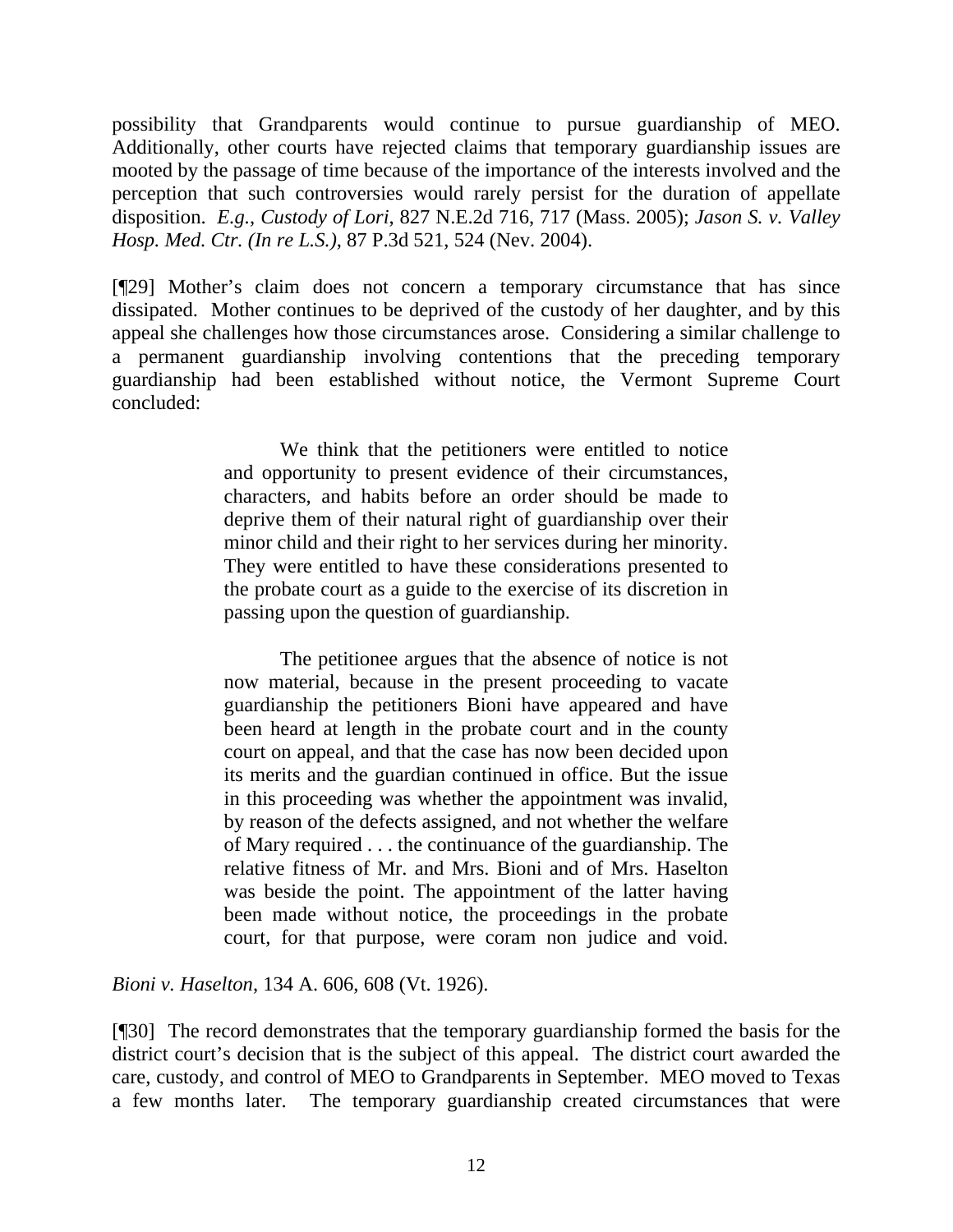critically important to the district court's analysis of MEO's best interests following the hearing on March 30, 2005. In its decision letter, the district court discussed MEO's best interests by comparing her experiences in Laramie to her circumstances in Texas. The district court also emphasized MEO's testimony "that her strong desire is to remain in her current situation and she has stated a number of reasons for her preference." The district court afforded considerable weight to this expressed preference. The district court used Grandparents' temporary guardianship as the measuring stick of MEO's best interests, and by that measure, Mother was permanently denied the care, custody, and control of her daughter. We decline to view Mother's challenge to the temporary guardianship as moot where it is clear that the circumstances created by it directly impacted the permanent guardianship determination.

[¶31] Turning then to the merits of Mother's argument, we address the district court's conclusion that an involuntary temporary guardianship of a minor may be granted to third parties without notice to a parent and without a hearing. The State, as Intervenor, asserts that when read properly, the guardianship statutes afford adequate procedural protections to a parent and are not constitutionally suspect. <sup>[10](#page-14-0)</sup> The State concludes that Wyo. Stat. Ann. § 3-2-102(b) requires that notice of the filing of an involuntary guardianship be given to the parents of the proposed ward and that Wyo. Stat. Ann. § 3-2-102(d) requires that notice shall be given pursuant to the Wyoming Rules of Civil Procedure. According to the State, "[r]eading these statutes and the [Rules of Civil Procedure] together leads to the conclusion that a petition for an involuntary guardianship, temporary or permanent, must be served upon the proposed ward's parents." Additionally, the State asserts that a parent will receive an opportunity to be heard because "[t]he plain language of [Wyo. Stat. Ann. § 3-2-106(a)] requires a hearing before the appointment of a temporary guardian, satisfying due process requirements in that regard." The State asserts that the statutes are constitutional and afford adequate due process, if applied correctly.  $11$  We agree. In this case, however, we cannot conclude that the district court properly applied the statutes.

[¶32] By statute, the notice of an involuntary guardianship proceeding "shall be given in accordance with the Wyoming Rules of Civil Procedure and as ordered by the court." Wyo. Stat. Ann. § 3-2-102(d). There is no dispute that Mother was not served with notice that complied with the Wyoming Rules of Civil Procedure. Because there was no summons, Mother was not informed of the time period she had to respond, how to respond, or what the consequences might be if she failed to respond. W.R.C.P. 4. Had

<span id="page-14-0"></span><sup>&</sup>lt;sup>10</sup> In her appeal from the temporary guardianship proceedings, Mother challenged the constitutionality of the guardianship statutes. She has not made that assertion in the case *sub judice*. However, because of some lingering questions about the scope of Mother's claims in this appeal, the State intervened in defense of the statutes.

<span id="page-14-1"></span> $11$  The State makes no comment concerning whether the statutory requirements were met in this case.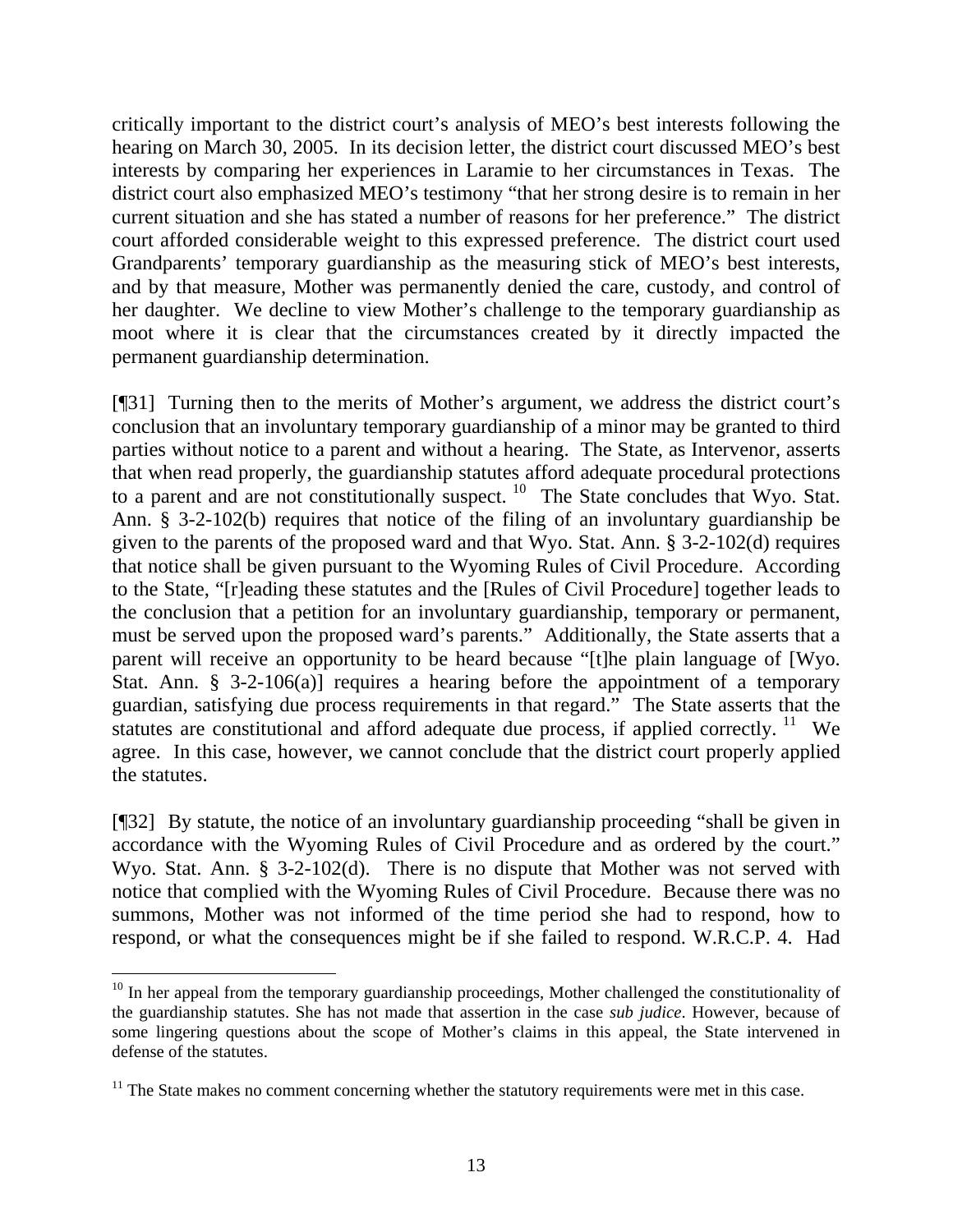she been properly served and the Wyoming Rules of Civil Procedure followed, Mother would have had time to respond before the requested relief was granted. As for the district court's interpretation of the "subject to any notice" language in § 3-2-106, we disagree that "any notice" can mean no notice. Read in conjunction with the notice requirements set forth in § 3-2-102 applicable to involuntary guardianships, we conclude that the notice language of  $\S$  3-2-106(a) authorizes the district court to prescribe additional or supplemental notice.

[¶33] At the November hearing, the district court appeared to rely upon the exception stated in § 3-2-102(b)(ii) in reaching its conclusion that Mother was not entitled to notice before the temporary guardianship was established. We note that § 3-2-102(b) lacks some linguistic and structural precision and question whether the exception to notice in subsection (b)(ii) applies in this context. However, we need not reach that determination because the record is beyond dispute that prior to issuing the temporary guardianship order, the district court failed to make any finding of good cause to excuse the notice requirement. We find nothing in the record presented to us suggesting that good cause existed to excuse notice to Mother prior to appointing Grandparents as guardians.

[¶34] Mother's procedural challenge to the temporary guardianship implicates constitutional principles as well. When a parent's fundamental liberty interest is at stake, the State must provide parents "with fundamentally fair procedures." *Santosky v. Kramer*, 455 U.S. 745, 753-54, 102 S.Ct. 1388, 1394-95, 71 L.Ed.2d 599 (1982). We have observed that:

> . . . custody litigation imperils parents' fundamental right to enjoy their children's companionship and to direct their children's upbringing. This peril is magnified by the difficulty of regaining physical custody once lost. The great weight of the parental liberty interest, together with the significant deprivation of that interest inherent in a loss of physical custody, entitles parents to custody procedures that meet the requisites of due process.

*KES v. CAT*, 2005 WY 29, ¶ 16, 107 P.3d 779, 784 (Wyo. 2005). Notice and the opportunity to be heard "are unquestionably incidental to affording due process of law." *Barker Bros., Inc. v. Barker-Taylor*, 823 P.2d 1204, 1208 (Wyo. 1992). Thus, we have held that "a court must afford a parent notice and a meaningful opportunity to be heard before it can deny the parent custody of his or her children." *Loghry v. Loghry*, 920 P.2d 664, 667 (Wyo. 1996) (citing *Hall v. Hall*, 708 P.2d 416, 421 (Wyo. 1985)). *See also Jackson v. Jackson*, 961 P.2d 393, 395 (Wyo. 1998) ("Parents are entitled to due process in custody and visitation matters, which includes adequate notice and an opportunity to be heard.").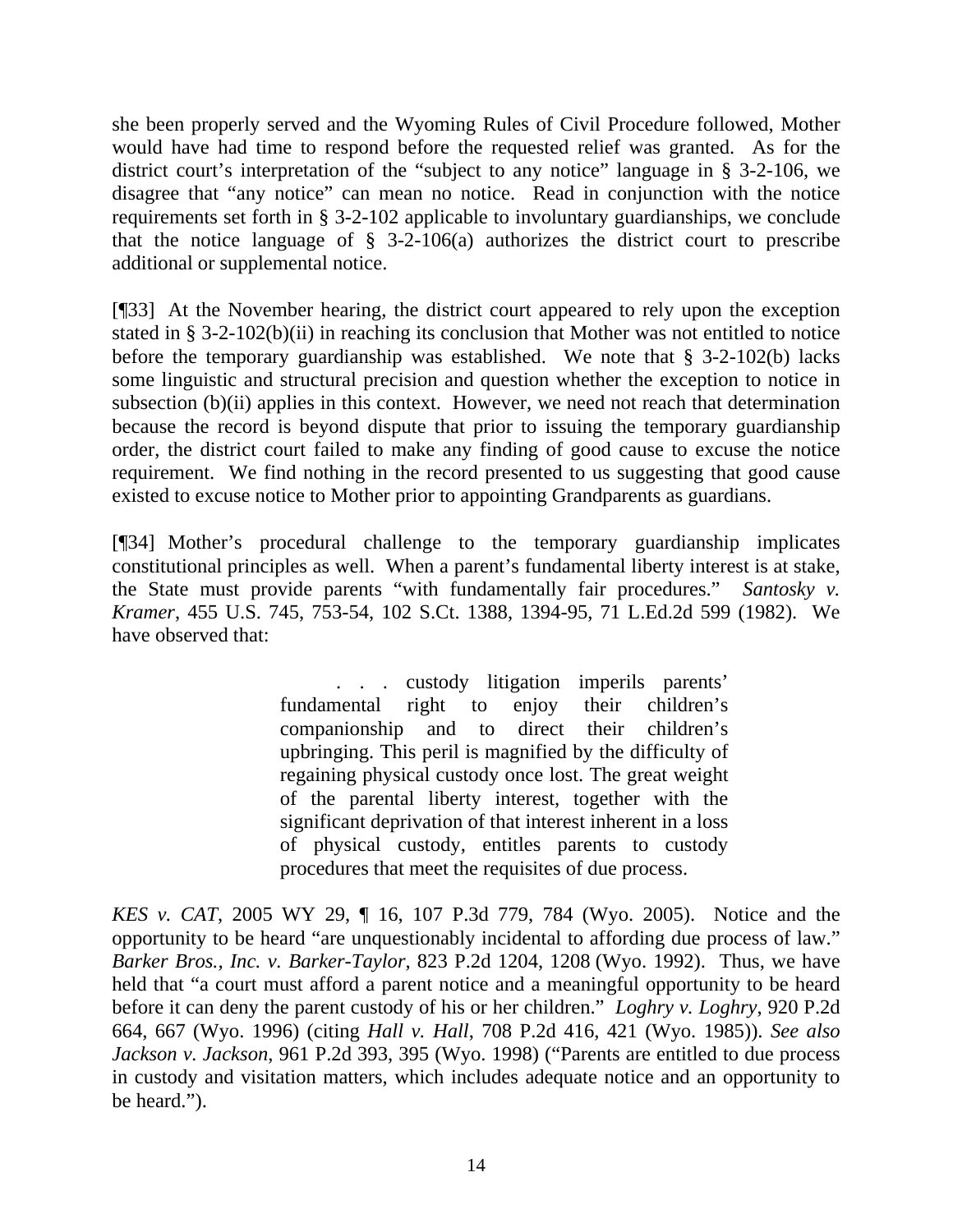[¶35] Inexplicably, the district court concluded that Mother did not have a constitutional right to either notice or a hearing. We recognize that due process is a somewhat fluid concept, but the district court's conclusion is inconsistent with these fundamental constitutional protections. Due process requires that "notice and the opportunity to be heard must be appropriate to the nature of the case." *DH v. Wyo. Dep't of Family Servs. (In re "H" Children)*, 2003 WY 155, ¶ 39, 79 P.3d 997, 1008 (Wyo. 2003). The notice and hearing opportunity must also be "at a meaningful time and in a meaningful manner." *Jones v. Jones*, 903 P.2d 545, 548 (Wyo. 1995). Lack of notice is not, by any definition, meaningful notice.

[¶36] More significantly, the district court's failure to hold a hearing before making the temporary appointment deprived Mother of a meaningful opportunity to be heard. The fact that a hearing was scheduled two months away provided little consolation. *See Custody of Lori*, 827 N.E.2d at 721 (court held that mother was deprived of due process where "the judge did not hold a hearing on the issue of the child's custody or the mother's unfitness before removing the child" and she "was not permitted to defend herself against the charge of unfitness at the time of removal" and an evidentiary hearing "did not occur until five months after the initial removal").

[¶37] Grandparents contend that the requirement for a hearing was met, arguing that the district court "considered evidence" as recited in its order appointing them on a temporary basis. We find no merit in Grandparents' assertion. The recital in the order is merely *pro forma*. There is no indication that any hearing was scheduled, noticed, held, or even contemplated, before the order issued. We do not believe that, in the context of an involuntary guardianship of a minor, the "after a hearing" language in  $\S$  3-2-106(a) can be satisfied by a mere review of the allegations of the petition.

[¶38] When addressing fundamental parental rights of constitutional magnitude, courts "must accommodate to the keenest spirit of procedural due process." *BDR v. BEB* (*In re BJB)*, 888 P.2d 216, 219 (Wyo. 1995). "One of the basic elements of due process is the right of each party to be apprised of all the evidence upon which an issue is to be decided, with the right to examine, explain or rebut such evidence." *KES*,  $\parallel$  16, 107 P.3d at 784. "[T]he right to hear and controvert all evidence upon which a factual adjudication is to be made includes the right to hear and cross-examine witnesses." *JLJ v. AFM (In re SAJ)*, 942 P.2d 407, 410 (Wyo. 1997). Consistent with these principles, we have cautioned that child custody and visitation issues should be determined after an evidentiary hearing. *Id.*  at 410 (district court abused its discretion in modifying Mother's visitation without affording meaningful opportunity to be heard or providing for development of evidentiary record); *In re Adoption of BBC*, 849 P.2d 769, 773 (Wyo. 1993) (remand for hearing did not allow district court to establish guardianship without hearing).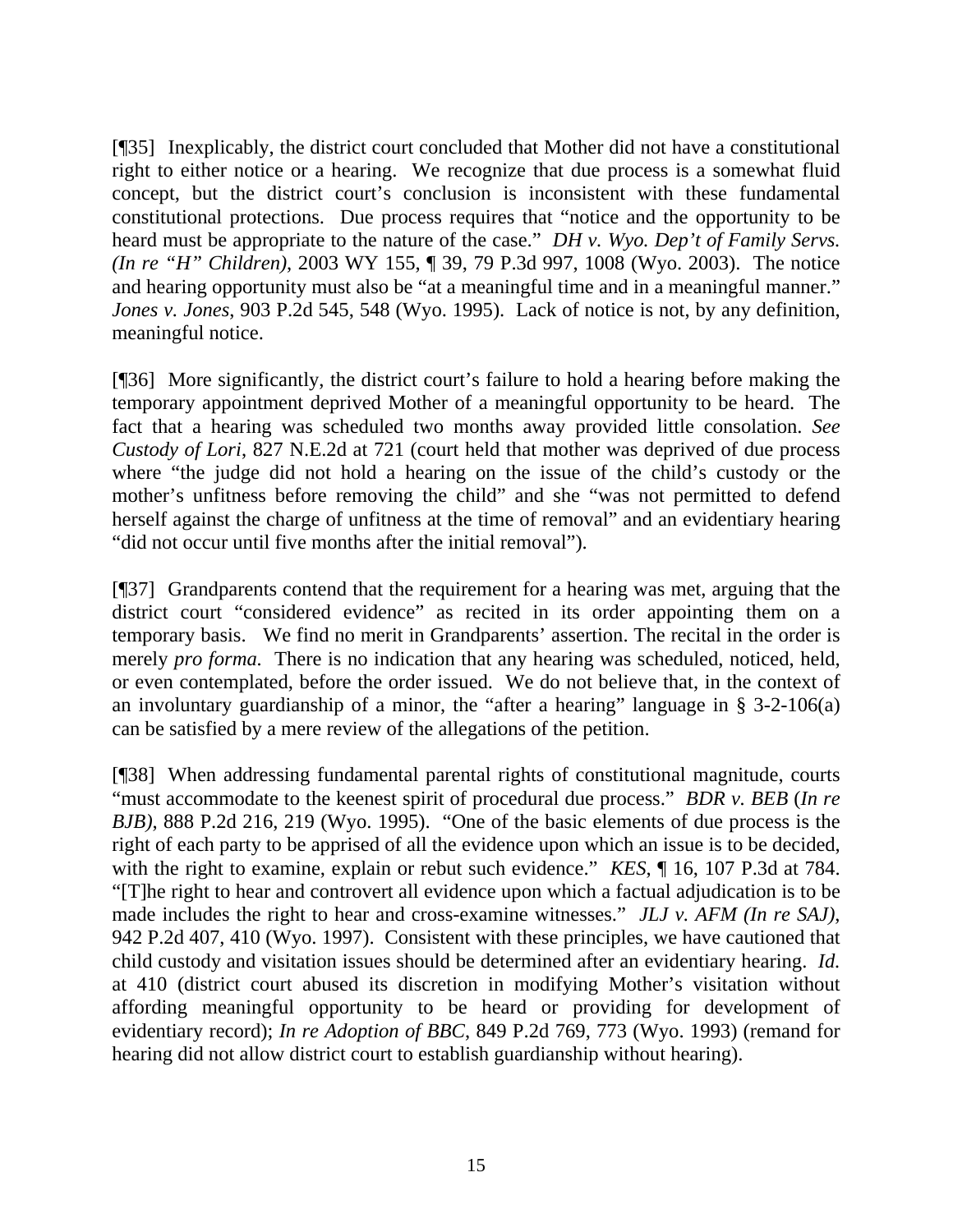[¶39] A hearing should have been afforded Mother to satisfy the basic element of due process even in the absence of a statutory requirement. However, a hearing was a statutory requirement. The district court simply ignored the unambiguous requirement of § 3-2-106(a) to hold a hearing before appointing Grandparents as guardians.<sup>[12](#page-17-0)</sup>

[¶40] Mother has demonstrated that she has a fundamental interest that has been affected in an impermissible way. Private action affecting a parent's interest in the care, custody, and control of her child may only be accomplished by court action taken pursuant to appropriate statutory authority. *MBB,* ¶ 10, 100 P.3d at 419. The district court erred in appointing Grandparents temporary guardians of MEO without adherence to the statutory requirements regarding notice and a hearing. Without affording Mother proper notice and an opportunity to be heard, the district court's establishment of the temporary guardianship lacked "fundamental fairness." *Meyer v. Norman*, 780 P.2d 283, 289 (Wyo. 1989). These procedural defects cast a shadow over the permanent guardianship as well. Mother presents additional arguments concerning the validity of the permanent guardianship that deserve our attention.

# *Permanent Involuntary Guardianship*

 $\overline{a}$ 

[¶41] In her second issue, Mother claims that the district court's order establishing the permanent guardianship of MEO violated her fundamental parental rights. She claims that guardianship of a minor should only be awarded to a non-parent over the objection of the parent if it is proven that the parent is unfit. Mother claims that because she was found to be a fit parent, no guardianship was necessary. In response, Grandparents state that the pertinent statutory language is plain and unambiguous in requiring only a best interests analysis.

[¶42] Under Wyoming's guardianship statutes, the district court may appoint a guardian for a proposed minor ward when it finds that the ward's status as a minor and the "necessity for the appointment of a guardian" have been "prove[n] by a preponderance of the evidence." Wyo. Stat. Ann. § 3-2-104(a). When making an appointment, the district

<span id="page-17-0"></span> $12$  It appears, in some ways, the district court treated the petition as if based upon an emergency, but the statutory provisions concerning emergency guardians was not cited nor followed. Wyo. Stat. Ann. § 3-2- 106(d) through (h). Appointment of an emergency guardian must follow a hearing when possible, and appointment of a *guardian ad litem* is required immediately. Wyo. Stat. Ann. § 3-2-106(d). If harm may result to the ward before a hearing can be held, then an emergency guardian may be appointed without a hearing. Wyo. Stat. Ann. § 3-2-106(e). In that event, a hearing must be held within 72 hours of the appointment. Wyo. Stat. Ann. § 3-2-106(e). The exception for *ex parte* appointments in an emergency is very narrow. Even when that exception is supported by evidence, the statute requires reasonable notice, and the requirement for a hearing is not excused altogether. Consistent with the signposts of due process, the emergency guardianship procedures provide for notice and a hearing. Such provision highlights the flaws in the district court's reasoning that no notice or hearing was required before appointing Grandparents in a non-emergency.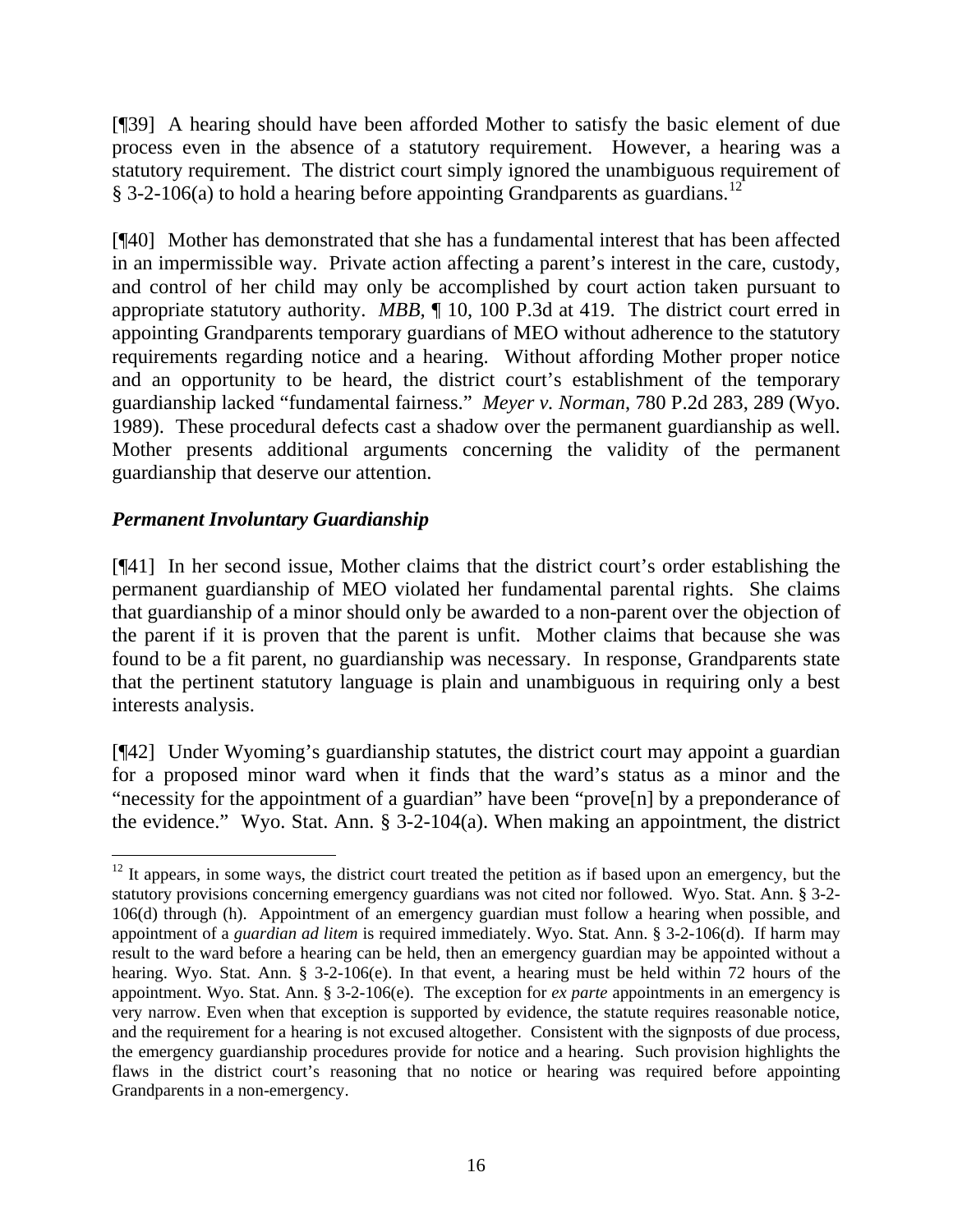court must articulate its findings regarding the necessity of the guardianship. *In re McNeel*, ¶ 24, 109 P.3d at 518.

[¶43] The parties disagree whether a minor's best interests, in the absence of a finding of parental unfitness, may create a "necessity" for a guardianship. Mother claims that unless a parent is unfit, a guardianship is not authorized. According to Grandparents, a minor's interests trump the interests of the parent. Grandparents contend that Mother's rights have not been infringed to a substantial degree because the guardianship is a temporary, court-monitored custody arrangement that did not sever Mother's parental rights. Additionally, they argue that Mother's statutory interpretation is faulty because it injects language into the statute that is not there. Grandparents assert that the plain language of the statute does not require that the district court make any finding concerning parental unfitness. Grandparents insist that the only standard in a guardianship proceeding is the minor's best interests. Thus, they conclude that "necessity" for a guardianship arises solely from an analysis of a minor's best interests.

[¶44] The district court identified two possible standards for finding the necessity for a guardianship: 1) a finding of parental unfitness; or 2) a finding that it would be in the best interests of MEO. The district court found that either standard seemed to be supported by Wyoming case law. In its decision letter, the district court determined:

> It is apparent from [*In re Kosmicki*, 468 P.2d 818, 823-824 (Wyo. 1970)] that Wyoming, first, recognizes a presumption that the best interests of the child are served by establishing a parent as the guardian. Second, courts are to consider the evidence regarding whether that parent is unfit *or* if the best interests of the child are better served by placement with an alternate guardian. Essentially, the parent enters the proceedings with the presumption in her favor; the guardians then must demonstrate, pursuant to the statutory standard, that the parent is not fit *or* that it is not in the child's best interests to return to the parent.

> . . . Wyoming has determined the Court should continue with a best interests analysis in light of the concept that the interests of the parent are secondary to the interests of the child[.]

(Emphasis in original and footnote omitted.) The district court quoted language from *Morris v. Jackson*, 212 P.2d 78, 82 (Wyo. 1949), stating "… the child's welfare is the supreme consideration, irrespective of the rights and wrongs of its contending parents, although the natural rights of the parents are entitled to due consideration." Additionally, the district court opined that a fifteen-year-old child could request appointment of her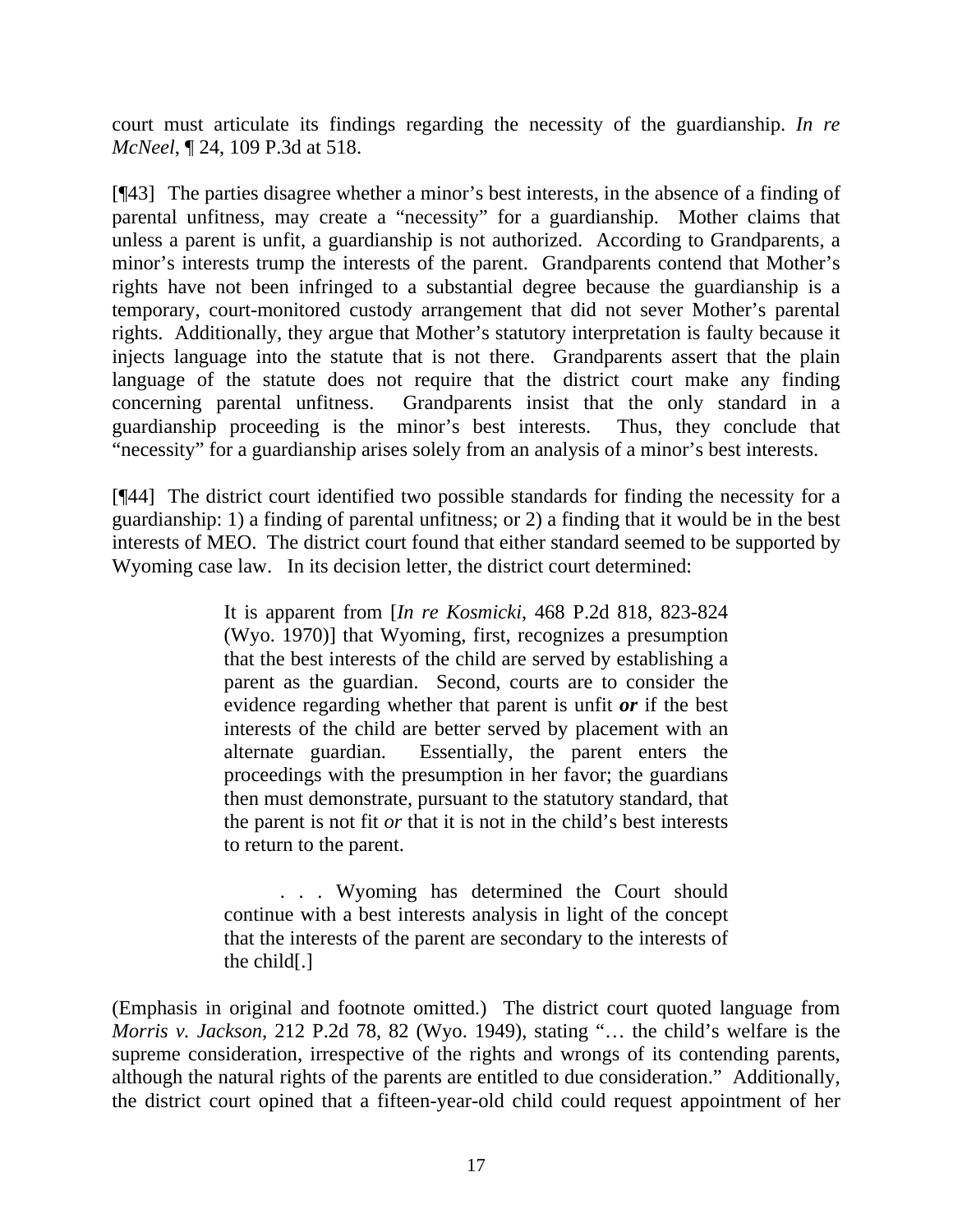own guardian by filing a voluntary petition under Wyo. Stat. Ann. § 3-2-105 (LexisNexis 2003), requiring a determination of the child's best interests.

[¶45] The district court concluded that it was required to apply both standards. First, it would determine if Mother had been proven to be an unfit parent. If Mother was not unfit, the district court would next consider, "whether it would be in [MEO]'s best interests that she remain with her grandparents in any event." Following that analysis, the district court found that Mother was not unfit but concluded that a guardianship was in MEO's best interests. Mother claims that this two-part analysis was flawed. She argues that once the issue of her fitness was resolved in her favor, the district court should not have proceeded to analyze MEO's best interests. Mother contends that if a parent is fit, there can be no finding that a guardianship for the child is "necessary" under § 3-2-104.

[¶46] The "necessity" for appointment of a guardian is not further defined in the guardianship statutes. The term "necessity" means the "condition or quality of being necessary" or the "state . . . of being in need." American Heritage College Dictionary 929  $(4<sup>th</sup>$  ed. 2004). Necessary generally means essential or required.<sup>[13](#page-19-0)</sup> When appointing a guardian, the district court must state its findings concerning the "reasons why the ward is in need of a guardian." Wyo. Stat. Ann. § 3-2-104(b)(i).

[¶47] A parent is the natural guardian of her child. *State ex rel. Klopotek*, 621 P.2d at 227. For a minor, a court appointed guardian assumes the role of a parent. That relationship is described in Wyo. Stat. Ann. § 3-2-201(e), which provides: "The guardian of a minor has the powers and responsibilities of a parent who has not been deprived of custody of his unemancipated minor child." A determination by a district court that a minor is in need of a plenary guardian is, therefore, akin to a finding that the minor needs a parent.

[¶48] Here, the district court found that MEO was "in need of a guardian." However, this finding was accompanied by a finding that Mother was not unfit. The district court concluded: "Simply stated, the Court does not believe that the record in this matter would support a finding that [KO] is an unfit mother. ... The Court concludes, therefore, that [KO] is not an unfit parent and that grounds for continuation of this guardianship do not exist on this basis." Despite Mother's apparent ability and willingness to parent MEO,

<span id="page-19-0"></span><sup>&</sup>lt;sup>13</sup> For example, as defined by the American Heritage College Dictionary 929 ( $4<sup>th</sup>$  ed. 2004), necessary means:

**<sup>1.</sup>** Absolutely essential. See Syns at indispensable. **2.** Needed to achieve a certain result or effect; requisite*.* **3a.** Unavoidably determined by conditions or circumstances. **b.** Logically inevitable. **4.** Required by obligation, compulsion, or convention.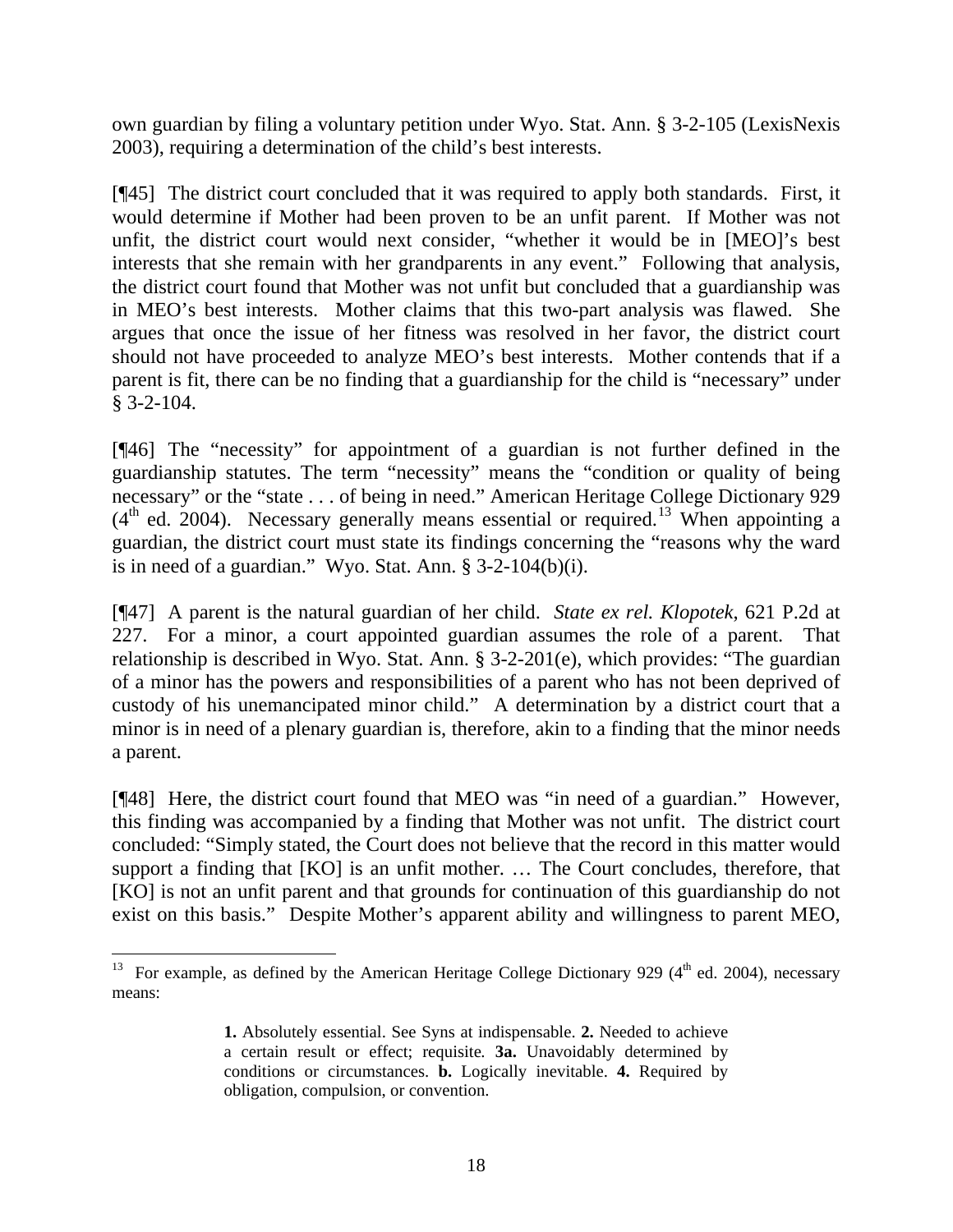the district court determined that Grandparents should have that role. The district court justified that decision by concluding that it would be in MEO's best interests.

[¶49] Throughout their argument, Grandparents emphasize the district court's findings that Mother did not serve MEO's best interests to the same extent they have. In essence, they contend their ability to provide more for MEO supported the "necessity" for a different custodial arrangement for MEO. They urge us to defer to the district court's discretionary appointment and affirm the guardianship. However, Grandparents fail to recognize the constitutional implications of reading the statute in this way.

[¶50] The constitutional protections afforded to parents are not reserved for those who are perfect. "The fundamental liberty interest of natural parents in the care, custody, and management of their child does not evaporate simply because they have not been model parents . . . ." *Santosky*, 455 U.S. at 753-54, 102 S.Ct. at 1394-95. "Even when blood relationships are strained, parents retain a vital interest in preventing the irretrievable destruction of their family life." *Id*. "[S]o long as a parent adequately cares for his or her children (i.e., is fit), there will normally be no reason . . . to further question the ability of that parent to make the best decisions concerning the rearing of that parent's children." *Troxel v. Granville,* 530 U.S. 57, 68-69, 120 S.Ct. 2054, 2061, 147 L.Ed.2d 49 (2000).<sup>[14](#page-20-0)</sup>

[¶51] The district court's determination that a guardianship was warranted was based solely upon an analysis of MEO's best interests. However, courts have denounced use of the best interests standard as the sole justification for altering a family unit, finding it at odds with a parent's rights.

> We have little doubt that the Due Process Clause would be offended "[if] a State were to attempt to force the

<span id="page-20-0"></span> $\overline{a}$  $^{14}$  In the context of guardianships, many courts recognize limited exceptions to this principle. *E.g.*, *Barstad v. Frazier*, 348 N.W.2d 479, 483 (Wis. 1984) ("compelling reasons"); *In re Guardianship of Williams*, 869 P.2d 661, 670 (Kan. 1994) ("highly unusual or extraordinary circumstances"); *Worden v. Worden*, 434 N.W.2d 341, 342 (N.D. 1989) ("exceptional circumstances"); *Thomas-Lott v. Earles*, 55 P.3d 984, 994 (N.M.App. 2002) ("exceptional circumstances"). Generally, these exceptions acknowledge a child's real family unit or emotional attachment, or take account of a biological parent's failure to accept parental responsibility. *E.g*., *In re Barros*, 701 N.W.2d 402, 409 (N.D. 2005) (voluntary guardianship constitutes exceptional circumstances); *In re Buchholz*, 326 N.W.2d 203, 207 (N.D. 1982) (exceptional circumstances exist when custody dispute pits psychological parent against natural parent); *Bennett v. Jeffreys*, 356 N.E.2d 277, 284 (N.Y. 1976) (child in custody of nonparent for so long that psychological trauma of removal threatens child); *Barstad v. Frazier*, 348 N.W.2d 479, 489 (Wis. 1984) (compelling reasons include abandonment, persistent neglect of parental responsibilities, extended disruption of parental custody, or other extraordinary circumstances drastically affecting welfare of child). In this case, these exceptions, and the rationale supporting them, have not been presented to us for consideration and do not appear applicable to MEO's circumstances when Grandparents petitioned for guardianship.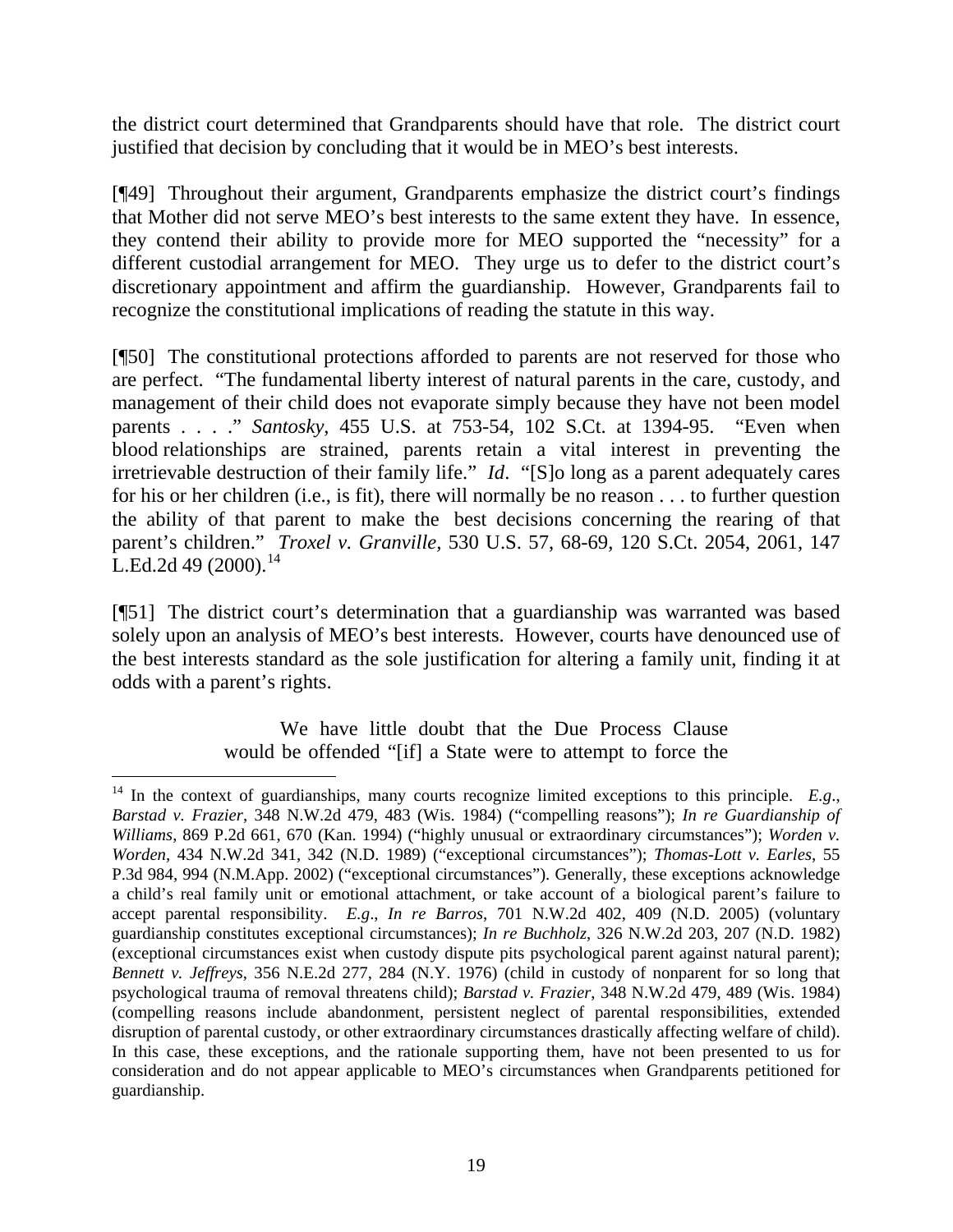breakup of a natural family, over the objections of the parents and their children, without some showing of unfitness and for the sole reason that to do so was thought to be in the children's best interest."

*Quilloin v. Walcott*, 434 U.S. 246, 255, 98 S.Ct. 549, 554, 54 L.Ed.2d 511 (1978) (quoting *Smith v. Organization of Foster Families*, 431 U.S. 816, 862-863 (1977) (Stewart, J., concurring in judgment)).

> Our case law does not permit destruction of a natural parent's fundamental right to the custody of his or her child based simply on the subjective determination of that child's best interest. Were we to allow such a result, the implications are obvious. Is it in a child's best interest that he or she be raised in an affluent family as opposed to an impoverished family? Would it be better that a child be raised by extremely intelligent parents rather than people of average intelligence? Is a child better off if that child is raised in a conventional life style rather than an unconventional life style? All of these factors could arguably be considered in determining the child's best interests. However, none even remotely justify denying a parent's constitutional and fundamental right to the custody of his or her child.

*In re Parenting of J.N.P. v. Knopp*, 27 P.3d 953, 958 (Mont. 2001). Indeed, "… the best interests standard, taken to its logical conclusion, would place the minor children of all but the 'worthiest' members of society in jeopardy of a custody challenge." *Carla R. v. Tim H. (In re D.J.)*, 682 N.W.2d 238, 245 (Neb. 2004).

[¶52] Grandparents attempt to avoid constitutional implications by characterizing the guardianship as a minor infringement upon Mother's parental rights. They deem it significant that Mother's rights have not been terminated and that she retained residual rights over MEO. Although we agree that Mother's rights have not been terminated, we disagree that the infringement upon her rights is "minimal." Pursuant to § 3-2-201(e), Grandparents essentially replaced Mother in MEO's daily life. Losing custody of a child to a non-parent alters the parent-child relationship:

> Under ordinary circumstances, a custody action by a third party against a natural parent is more like a termination action than a custody action between biological parents. Although visitation may be preserved, such an award destroys any pretense of a normal parent-child relationship and eliminates nearly all of the natural incidents of parenthood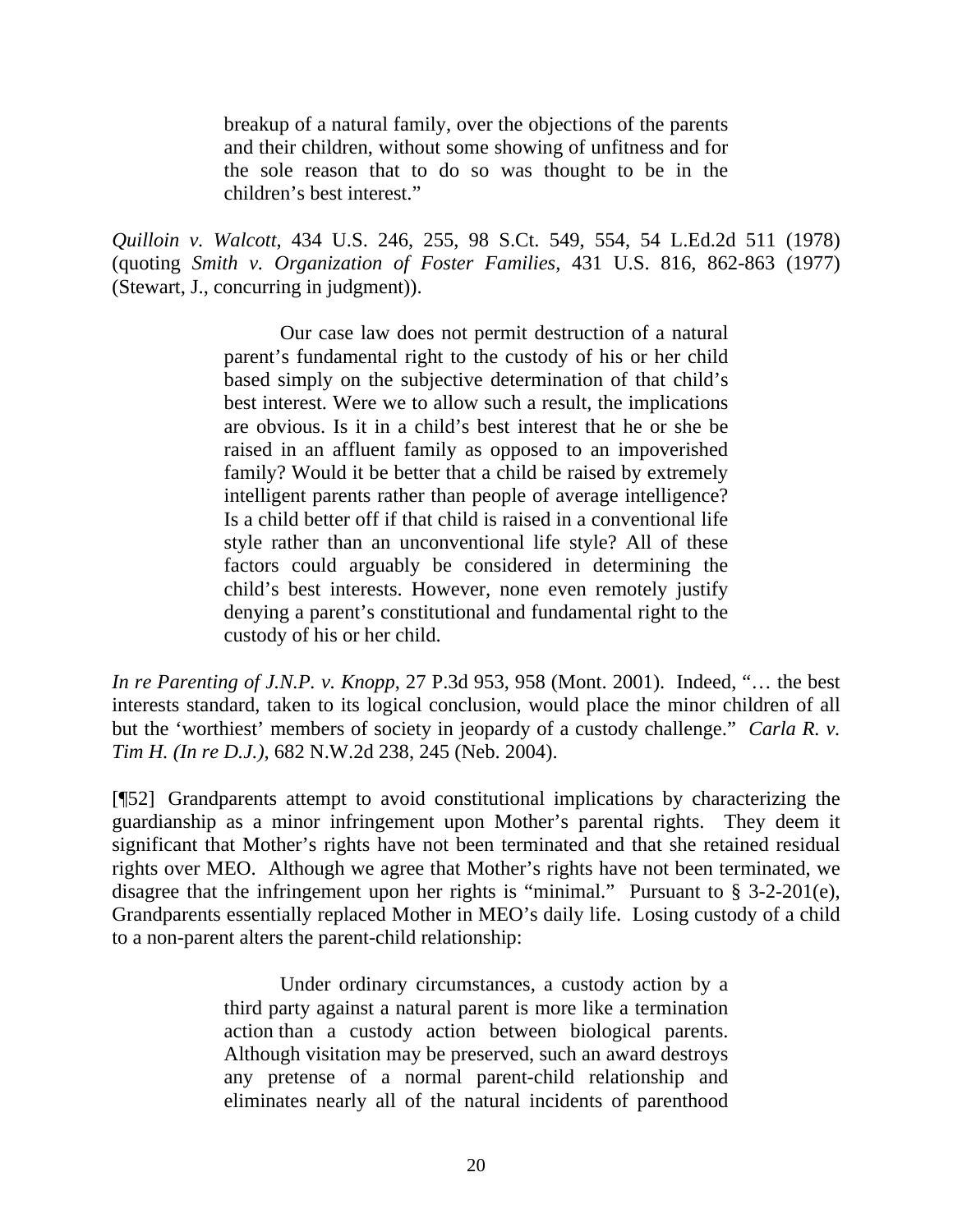including the everyday care and nurturing which are part and parcel of the bond between a parent and child.

*Zack v. Fiebert*, 563 A.2d 58, 63 (N.J.Super.A.D. 1989).

"Custody" may imply a temporary arrangement that theoretically could be changed as future circumstances might warrant. But a change of custody may result in . . . a severance of child-parent ties . . . . The day to day contact between the child and one having custody can create a relationship that may leave the birth parent almost an intruder. All of the day to day interactions between a parent and child are bound to be diminished if not eliminated where the parent comes on the scene as a court permitted "visitor."

*Barstad v. Frazier*, 348 N.W.2d 479, 483 (Wis. 1984). Contrary to Grandparents' assertions, the guardianship drastically changed Mother's relationship with MEO and impacted her fundamental parental rights.

[¶53] The district court relied on several Wyoming decisions that predate significant parental rights cases such as *Stanley v. Illinois*, 405 U.S. 645 (1972), *Santosky v. Kramer*, 455 U.S. 745 (1982), and *Troxel v. Granville*, 530 U.S. 57 (2000). It is not surprising, then, that the decisional framework in those older cases is not cast in terms of a parent's fundamental rights. This Court did not condone removal of a child from a fit parent in any of the cases relied upon by the district court. Although we have sometimes described the child's best interests as having "constitutional preeminence," we have done so in light of an adjudication of neglect or abuse, elevating the child's interests above the individual claims of the parent. *E.g*., *In Interest of MKM*, 792 P.2d 1369, 1375 (Wyo. 1990) (minor was adjudicated a neglected child).

[¶54] The district court also suggested that the best interests standard was appropriate because of pending voluntary guardianship proceedings that would be determined by the best interests standard pursuant to Wyo. Stat. Ann.  $\frac{8}{9}$  3-2-105.<sup>[15](#page-22-0)</sup> However, MEO's petition for appointment of her own guardian cannot, by itself, defeat her Mother's legal right to custody and control. *State ex rel. Klopotek*, 621 P.2d at 226-228.

<span id="page-22-0"></span> $\overline{a}$  $15$  Wyo. Stat. Ann. § 3-2-105(a) provides:

A guardian may be appointed by the court upon the petition of the proposed ward, including a minor who has reached the age of fourteen (14) years, if the court determines that the appointment is in the best interest of the petitioner.